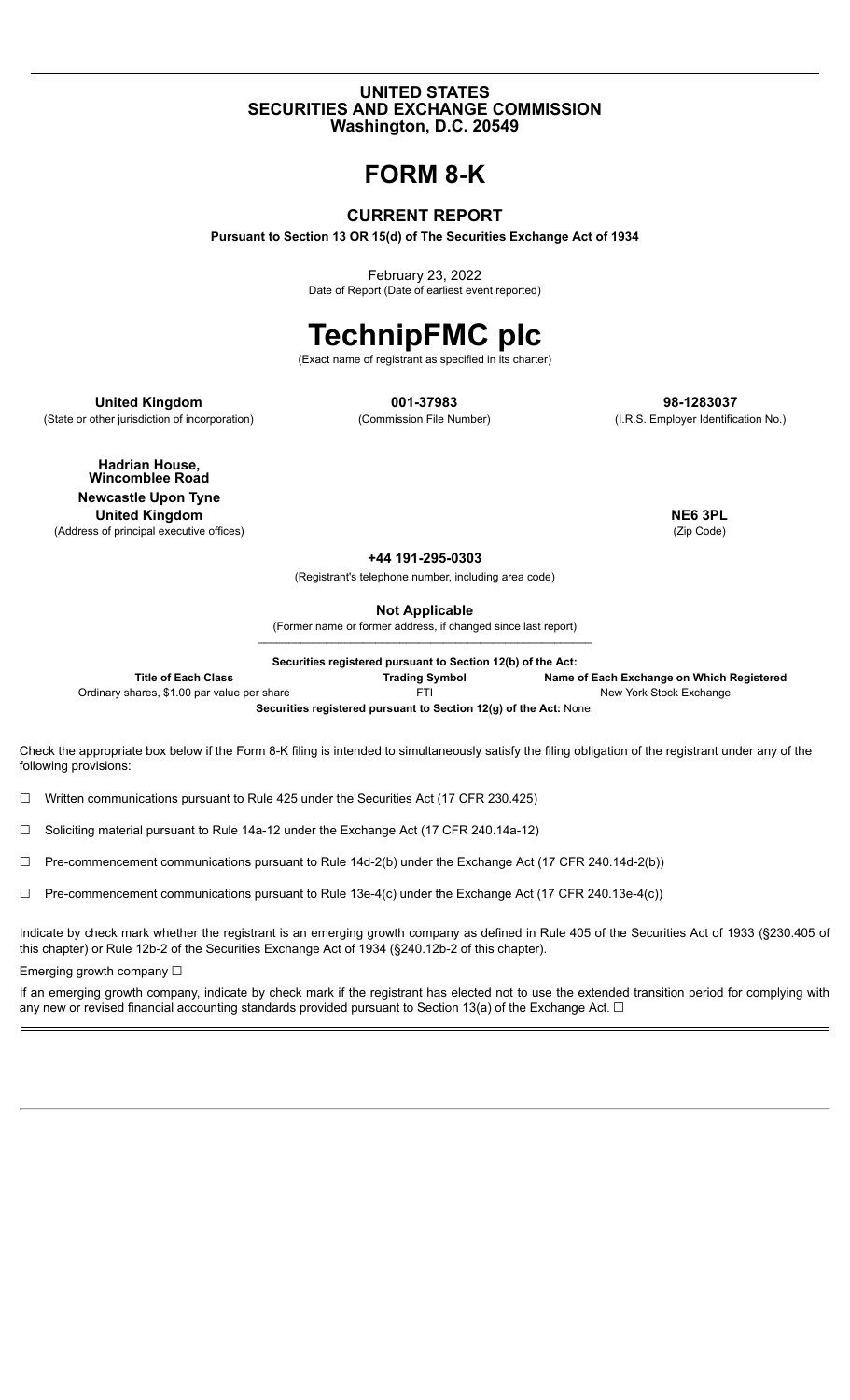#### **Item 2.02 Results of Operations and Financial Condition**

On February 23, 2022, TechnipFMC plc (the "Company") issued a news release announcing its financial results for the fiscal quarter ended December 31, 2021. A copy of the news release is furnished as Exhibit 99.1 to this report and is incorporated herein by reference.

#### **Item 9.01 Financial Statements and Exhibits**

(d) Exhibits

|      | <b>Exhibit Number</b> Exhibit Description                         |
|------|-------------------------------------------------------------------|
| 99.1 | News Release issued by the Company dated February 23, 2022        |
| 104  | Inline XBRL for the cover page of this Current Report on Form 8-K |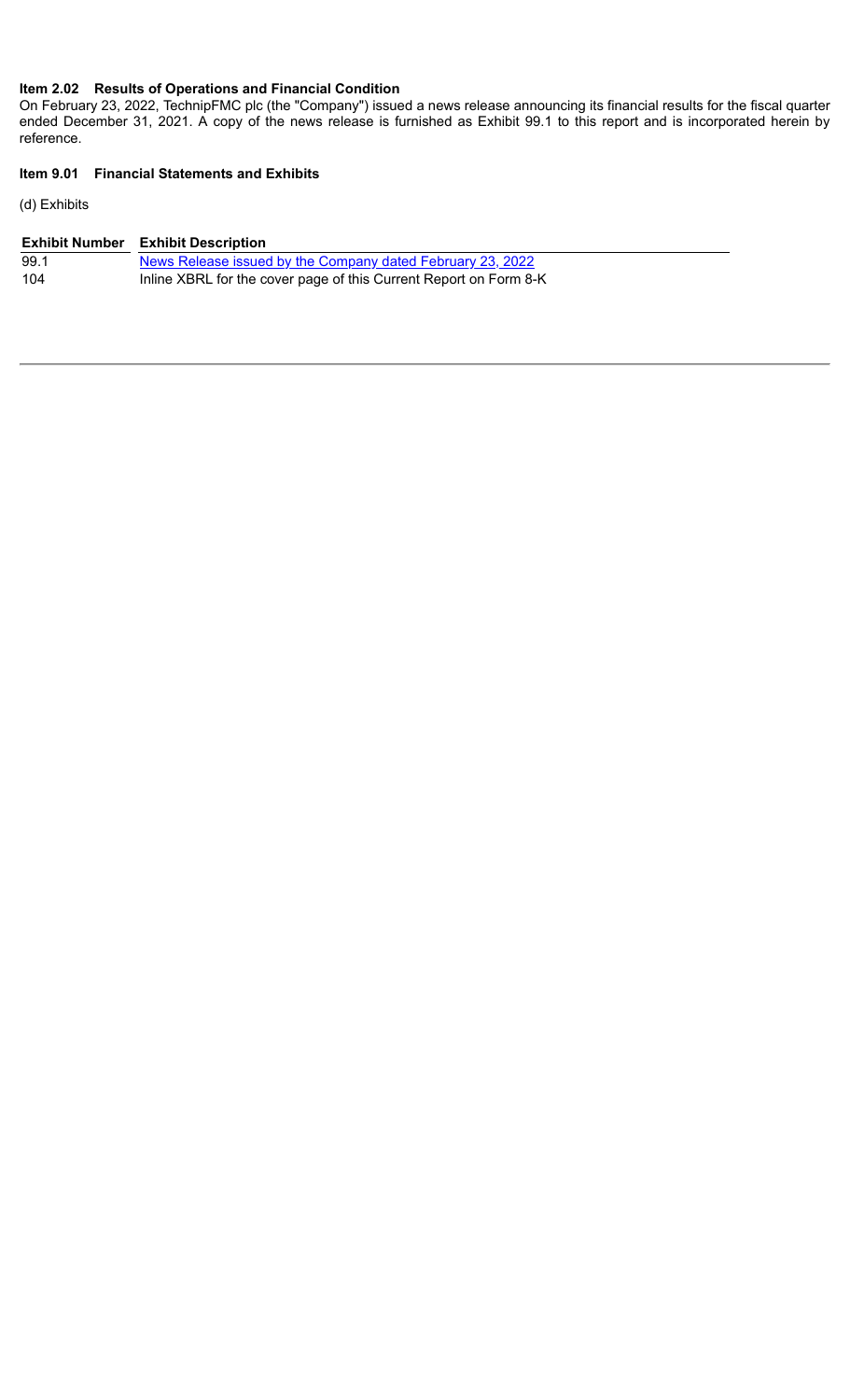#### **SIGNATURE**

Pursuant to the requirements of the Securities Exchange Act of 1934, the registrant has duly caused this report to be signed on its behalf by the undersigned hereunto duly authorized.

## **TechnipFMC plc**

Dated: February 23, 2022 Name: Alf Melin

By: /s/ Alf Melin

Title: Executive Vice President and Chief Financial Officer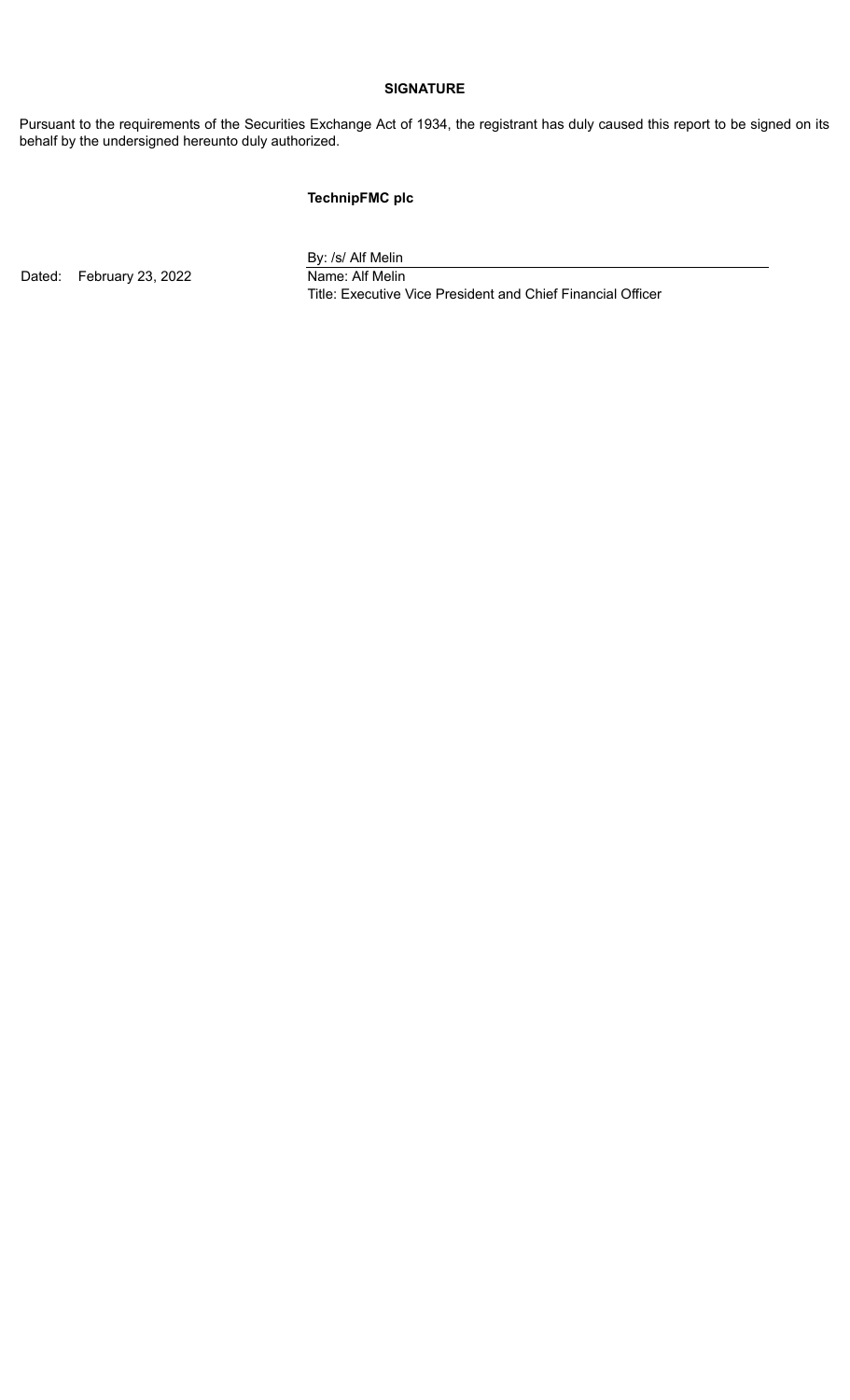

Press Release

## TechnipFMC Announces Fourth Quarter 2021 Results

- **• Subsea orders of \$1 billion in the quarter, \$5 billion for the full year**
- **• Surface Technologies orders of \$1.1 billion in the quarter, \$1.8 billion for the full year**
- **• Cash flow from operations of \$483.5 million in the quarter, free cash flow of \$423 million**
- **• Cash and cash equivalents increased to \$1.3 billion; net debt reduced to \$677.5 million**

**NEWCASTLE & HOUSTON, February 23, 2022 —** TechnipFMC plc (NYSE: FTI) today reported fourth quarter 2021 results.

## **Summary Financial Results from Continuing Operations - Fourth Quarter 2021**

*Reconciliation of U.S. GAAP to non-GAAP financial measures are provided in financial schedules.*

|                                            |                  | <b>Three Months Ended</b> | Change           |            |                |
|--------------------------------------------|------------------|---------------------------|------------------|------------|----------------|
| (In millions, except per share amounts)    | Dec. 31,<br>2021 | Sep. 30,<br>2021          | Dec. 31,<br>2020 | Sequential | Year-over-Year |
| Revenue                                    | \$1,523.3        | \$1,579.4                 | \$1,600.3        | $(3.6\%)$  | $(4.8\%)$      |
| Income (loss)                              | \$(127.2)        | \$(40.6)                  | \$(75.5)         | n/m        | n/m            |
| Diluted earnings (loss) per share          | \$(0.28)         | \$(0.09)                  | \$(0.17)         | n/m        | n/m            |
|                                            |                  |                           |                  |            |                |
| <b>Adjusted EBITDA</b>                     | \$130.3          | \$140.6                   | \$119.0          | $(7.3\%)$  | 9.5%           |
| <b>Adjusted EBITDA margin</b>              | 8.6%             | 8.9%                      | 7.4 %            | (30 bps)   | 120 bps        |
| <b>Adjusted income (loss)</b>              | \$(55.8)         | \$(25.0)                  | \$(27.4)         | n/m        | n/m            |
| Adjusted diluted earnings (loss) per share | \$(0.12)         | \$(0.06)                  | \$(0.06)         | n/m        | n/m            |
|                                            |                  |                           |                  |            |                |
| Inbound orders                             | \$2,106.7        | \$1,365.9                 | \$1,012.4        | 54.2%      | 108.1%         |
| <b>Backlog</b>                             | \$7,657.7        | \$7,002.4                 | \$7,289.5        | 9.4%       | 5.1%           |

Total Company revenue in the fourth quarter was \$1,523.3 million. Loss from continuing operations attributable to TechnipFMC was \$127.2 million, or \$0.28 per diluted share. These results included after-tax charges and credits totaling \$71.4 million of expense, or \$0.16 per share, which included the following (Exhibit 6):

- Impairment and other charges of \$28.2 million;
- Restructuring and other charges of \$13.6 million; and
- Loss from equity investment in Technip Energies of \$29.6 million.

Adjusted loss from continuing operations was \$55.8 million, or \$0.12 per diluted share (Exhibit 6). Included in adjusted loss from continuing operations was a loss on early extinguishment of debt of \$22.4 million.

Adjusted EBITDA, which excludes pre-tax charges and credits, was \$130.3 million; adjusted EBITDA margin was 8.6 percent (Exhibit 8). Included in adjusted EBITDA was a foreign exchange gain of \$4.6 million.

**TechnipFMC.com Page 1** of [27](#page-28-0)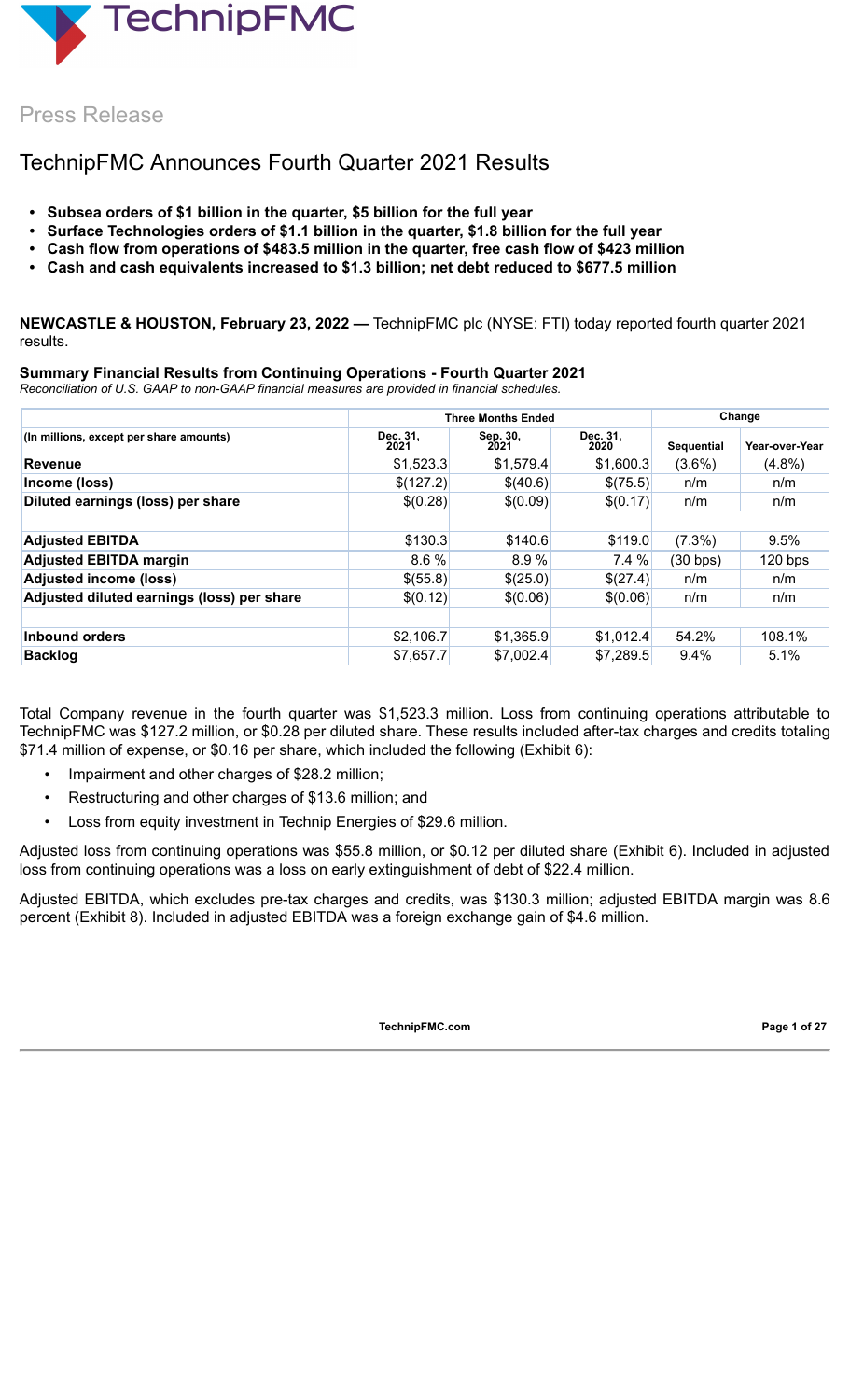

## **Summary Financial Results from Continuing Operations - Full Year 2021**

*Reconciliation of U.S. GAAP to non-GAAP financial measures are provided in financial schedules.*

|                                            | <b>Twelve Months Ended</b> | Change           |                |
|--------------------------------------------|----------------------------|------------------|----------------|
| (In millions, except per share amounts)    | Dec. 31,<br>2021           | Dec. 31,<br>2020 | Year-over-Year |
| <b>Revenue</b>                             | \$6,403.5                  | \$6,530.6        | $(1.9\%)$      |
| Income (loss)                              | \$87.8                     | \$(3,552.6)      | n/m            |
| Diluted earnings (loss) per share          | \$0.19                     | \$(7.92)         | n/m            |
|                                            |                            |                  |                |
| <b>Adjusted EBITDA</b>                     | \$580.4                    | \$397.2          | 46.1%          |
| <b>Adjusted EBITDA margin</b>              | 9.1%                       | 6.1%             | 300 bps        |
| <b>Adjusted income (loss)</b>              | \$(121.3)                  | \$(168.6)        | n/m            |
| Adjusted diluted earnings (loss) per share | \$(0.27)                   | \$(0.38)         | n/m            |
|                                            |                            |                  |                |
| Inbound orders                             | \$6,754.2                  | \$5,064.2        | 33.4%          |
| <b>Backlog</b>                             | \$7,657.7                  | \$7,289.5        | 5.1%           |

Total Company revenue in the full year was \$6,403.5 million. Income from continuing operations attributable to TechnipFMC was \$87.8 million, or \$0.19 per diluted share. These results included after-tax charges and credits totaling \$209.1 million of credit, or \$0.46 per share, which included the following (Exhibit 7):

- Impairment and other charges of \$85.8 million;
- Restructuring and other charges of \$27.3 million; and
- Income from equity investment in Technip Energies of \$322.2 million.

Adjusted loss from continuing operations was \$121.3 million, or \$0.27 per diluted share (Exhibit 7). Included in adjusted loss from continuing operations was a loss on early extinguishment of debt of \$61.9 million.

Adjusted EBITDA, which excludes pre-tax charges and credits, was \$580.4 million; adjusted EBITDA margin was 9.1% (Exhibit 9). Included in adjusted EBITDA was a foreign exchange gain of \$15.8 million.

**TechnipFMC.com Page 2 of [27](#page-28-0)**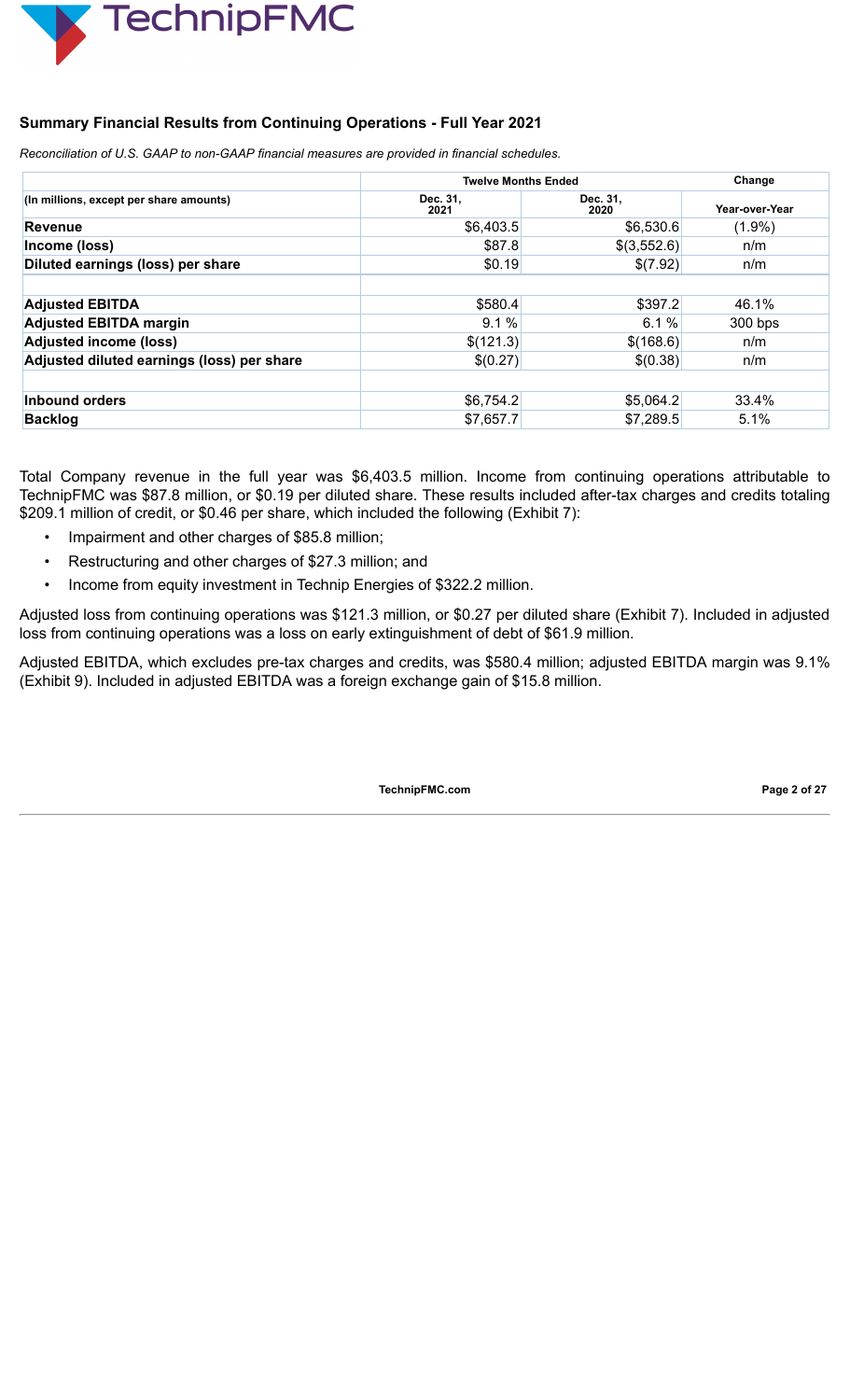

Doug Pferdehirt, Chair and CEO of TechnipFMC, stated, "2021 was a breakout year for our Company. Full-year adjusted EBITDA was \$580 million with a margin of 9.1 percent, a 300 basis point improvement on the prior year. Free cash flow from continuing operations was \$523 million, and we significantly reduced net debt by nearly 70 percent from the prior year to \$678 million."

"We are confident that we have entered a multi-year upcycle for energy demand. TechnipFMC is well positioned for this activity growth given our leadership in both subsea and the Middle East. Total Company inbound orders grew an impressive 33 percent versus the prior year to \$6.8 billion, with continued strength expected through at least 2025."

Pferdehirt continued, "In Surface Technologies, full-year inbound orders increased nearly 70 percent to \$1.8 billion, with orders outside North America more than doubling versus the prior year. In the fourth quarter, our surface business received its largest ever award, a multi-year contract from Abu Dhabi National Oil Company to provide wellheads, trees and associated services. We believe the Middle East represents one of our largest opportunities this decade."

"In Subsea, full-year inbound orders of \$5 billion increased 24 percent versus the prior year. The improved inbound orders also reflected continued strength in South America, particularly Brazil and Guyana. We also experienced further adoption of iEPCI™, with increased geographic expansion.'

"Our Subsea Opportunity list has expanded to a record level of more than \$20 billion, providing increased visibility into the middle of the decade. The growth in part reflects the continued robust front-end activity. Our early engagement and client partnerships support our view that subsea tree awards for the total industry are likely to exceed 350 in the current year – a level not seen since 2013. For TechnipFMC, we anticipate subsea inbound order growth of up to 30 percent in 2022, with iEPCI™, direct awards and Subsea services approaching 75 percent of orders."

Pferdehirt added, "The inflection for the energy market is here. Since 2015, offshore economics have materially improved, and subsea cycle-times have become significantly shorter. This has resulted in new subsea investments coming much earlier in the cycle and more in parallel with U.S. land markets. We believe these changes are fundamental and sustainable as a result of new business models and technology pioneered by our company."

Pferdehirt continued, "While we are confident that oil and gas will remain an important part of the energy mix for an extended period of time, we are also committed to the energy transition. To address these evolving markets, we recently announced the formation of New Energy Ventures. This team will build upon the actions we have taken across multiple platforms and technologies that we believe could deliver \$1 billion in inbound orders through 2025."

"Our ability to successfully collaborate with key industry players is evidenced by several new strategic agreements and partnerships formed over the last year, some of which have already resulted in real project opportunities. These include a long-term strategic alliance with Talos Energy to develop and deliver the first technical and commercial solutions for carbon capture and storage projects in the Gulf of Mexico. We were also successful in securing an option in the ScotWind leasing round through our partnership, Magnora Offshore Wind."

Pferdehirt concluded, "We are confident that the robust outlook combined with changes in our business model will translate into improved operational and financial performance. Our strong project execution and continued industrialization of our operations leave us well positioned to achieve improved profitability across the portfolio, including a near doubling of Subsea EBITDA by 2025. This, along with our emerging role in the energy transition, will allow us to thrive as the energy architect in both present and future energy markets."

**TechnipFMC.com Page 3 of [27](#page-28-0)**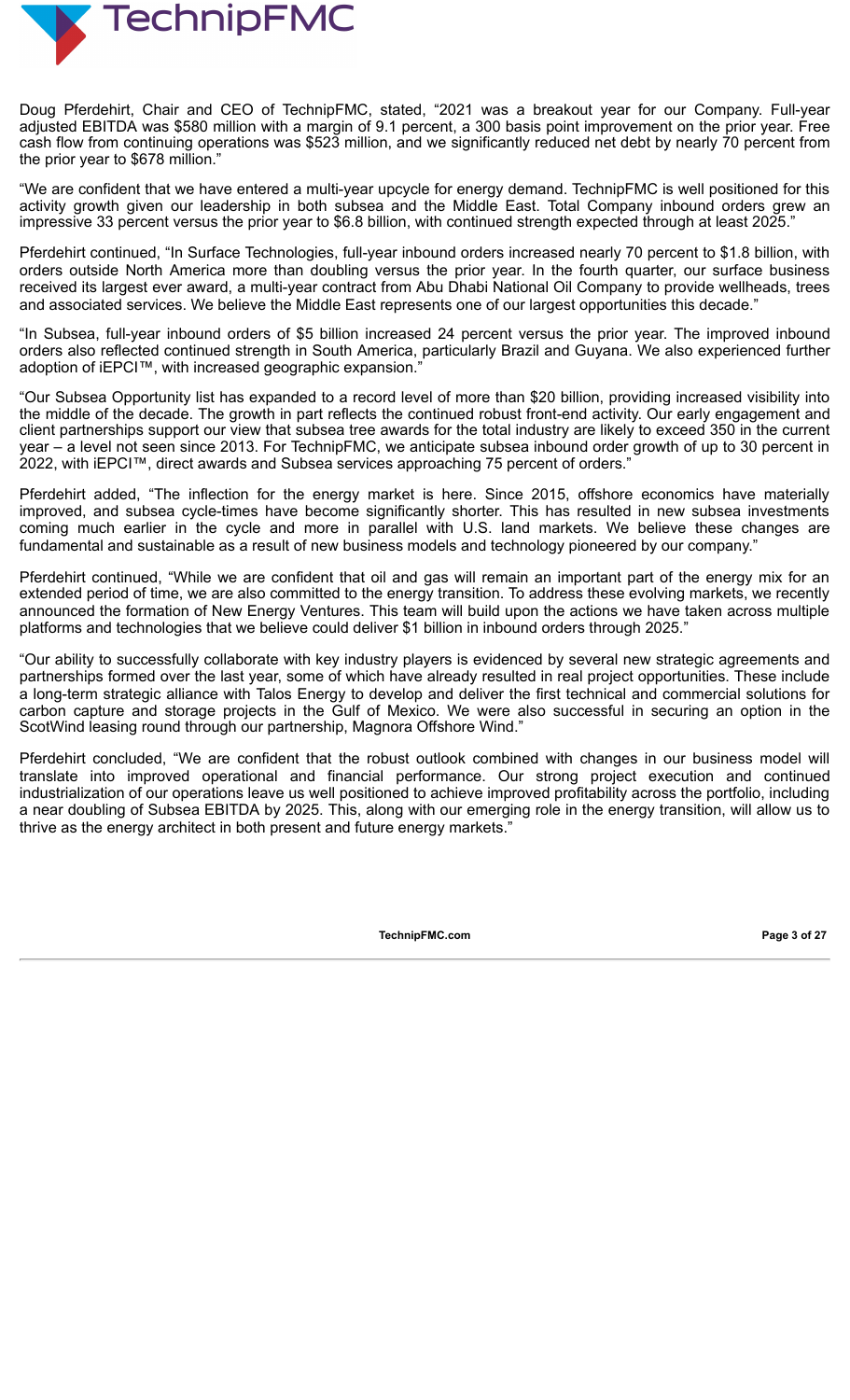

## **Operational and Financial Highlights**

#### **Subsea**

#### **Financial Highlights**

*Reconciliation of U.S. GAAP to non-GAAP financial measures are provided in financial schedules.*

|                               |                  | <b>Three Months Ended</b> | Change           |                   |                |
|-------------------------------|------------------|---------------------------|------------------|-------------------|----------------|
| (In millions)                 | Dec. 31,<br>2021 | Sep. 30,<br>2021          | Dec. 31,<br>2020 | <b>Sequential</b> | Year-over-Year |
| <b>Revenue</b>                | \$1,236.2        | \$1,312.1                 | \$1,338.0        | $(5.8\%)$         | $(7.6\%)$      |
| <b>Operating profit</b>       | \$8.5            | \$23.5                    | \$(9.5)          | $(63.8\%)$        | n/m            |
| <b>Adjusted EBITDA</b>        | \$123.6          | \$146.5                   | \$116.5          | $(15.6\%)$        | 6.1%           |
| <b>Adjusted EBITDA margin</b> | 10.0 %           | 11.2%                     | 8.7%             | (120 bps)         | $130$ bps      |
|                               |                  |                           |                  |                   |                |
| Inbound orders                | \$1,034.8        | \$1,116.0                 | \$712.1          | $(7.3\%)$         | 45.3%          |
| Backlog <sup>1,2,3</sup>      | \$6,533.0        | \$6,661.4                 | \$6,876.0        | $(1.9\%)$         | $(5.0\%)$      |

| <b>Estimated Consolidated Backlog Scheduling</b><br>(In millions) | Dec. 31,<br>2021 |
|-------------------------------------------------------------------|------------------|
| 2022                                                              | \$3,373          |
| 2023                                                              | \$2,228          |
| 2024 and beyond                                                   | \$932            |
| Total                                                             | \$6,533          |

<sup>1</sup> Backlog in the period was increased by a foreign exchange impact of \$68 million.

*Backlog does not capture all revenue potential for Subsea Services. 2*

*Backlog does not include total Company non-consolidated backlog of \$579 million. 3*

Subsea reported fourth quarter revenue of \$1,236.2 million, a decrease of 5.8 percent from the third quarter. Revenue decreased sequentially primarily due to reduced project activity in Africa and Australia and the seasonal impact on services activity, particularly in the North Sea.

Subsea reported an operating profit of \$8.5 million. Operating results decreased sequentially due to lower project and services activity, partially offset by a reduction in impairment, restructuring and other charges.

Subsea reported adjusted EBITDA of \$123.6 million. Adjusted EBITDA decreased 15.6 percent when compared to the third quarter, due to reduced project activity and the seasonal decline in services. Adjusted EBITDA margin decreased 120 basis points to 10 percent.

**TechnipFMC.com Page 4 of [27](#page-28-0)**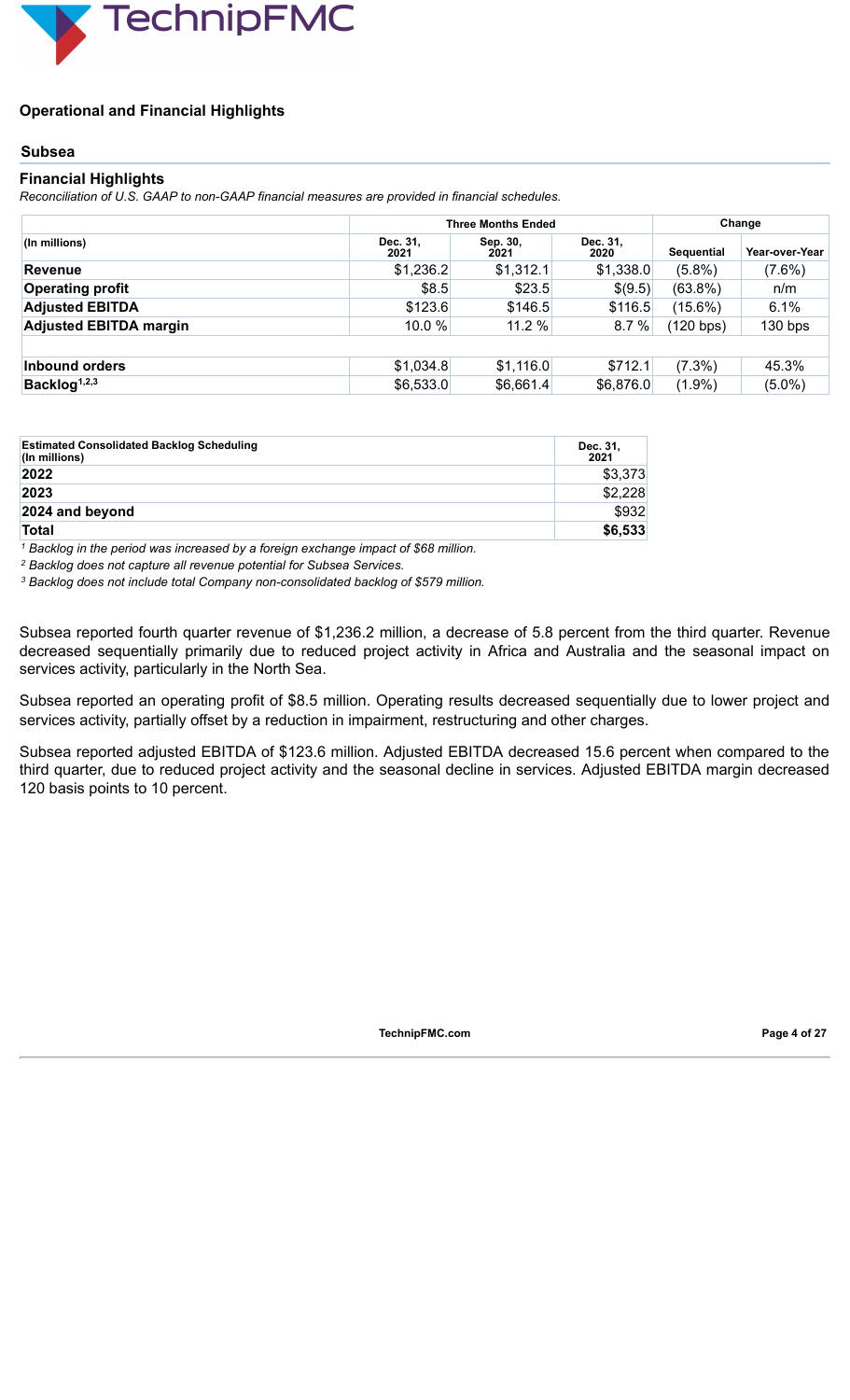

Subsea inbound orders were \$1,034.8 million for the quarter. Book-to-bill in the period was 0.8. The following awards were included in the period:

## *•* **TechnipFMC awarded long-term contract by Petrobras (Brazil)**

Substantial\* long-term charter and services contract from Petrobras for the pipelay support vessel Coral do Atlântico. The Brazilian-registered vessel has been secured on a three-year contract, with an option to extend. Operations offshore Brazil are expected to begin in the second quarter of 2022. Coral do Atlântico is an important component of the Company's leading flexible pipe ecosystem in Brazil and will mainly be deployed in ultra-deepwater of up to 3,000 meters.

*\*A "substantial" contract is between \$250 million and \$500 million.*

## **• ExxonMobil Yellowtail Project (Guyana)**

Large\* contract by Exxon Mobil Corporation affiliate, Esso Exploration and Production Guyana Limited, to supply the subsea production system for the Yellowtail development. Subject to government approvals and final project sanction, TechnipFMC will provide project management, engineering, manufacturing and testing capabilities to deliver the overall subsea production system. The scope of the project includes 51 enhanced vertical deepwater trees (EVDT) and associated tooling, as well as 12 manifolds and associated controls and tie-in equipment. \*A "large" contract is between \$500 million and \$1 billion; the full contract award will not be included in inbound *orders until the project receives final investment decision and government approvals.*

## *•* **Petrobras Flexible Pipe Frame Agreements (Brazil)**

Three frame agreements by Petrobras that reaffirm the Company's leadership position in Brazil's flexible pipe market – the industry's largest and most established market. Altogether, the frame agreements form a large\* contract for TechnipFMC. The contracts were awarded as part of Petrobras's drive to increase oil recovery in its brownfield developments, mainly in post-salt fields offshore Brazil. The frame agreements cover the manufacture of more than 500 kilometers of flexible pipe over the next four years, as well as services. This brings the Company's total contracted volumes in the current year with Petrobras to around 600 kilometers.

\*A "large" contract is between \$500 million and \$1 billion; a portion of this award will be inbound in future *periods.*

Subsequent to the period, the following awards were announced and will be included in first quarter 2022 results:

#### **• Equinor Smørbukk Nord iEPCI™ Project (Norway)**

An integrated Engineering, Procurement, Construction and Installation (iEPCI™) contract for Equinor's Smørbukk Nord development. The contract covers a high-pressure, high-temperature subsea production system and associated equipment for a brownfield tieback in the Åsgard field in the Norwegian Continental Shelf, where TechnipFMC has a large installed base. The award follows front end engineering and design work on the project in 2021. The installation campaign will use TechnipFMC's battery hybrid vessel, which will reduce greenhouse gas emissions through reduced fuel consumption.

**TechnipFMC.com Page 5 of [27](#page-28-0)**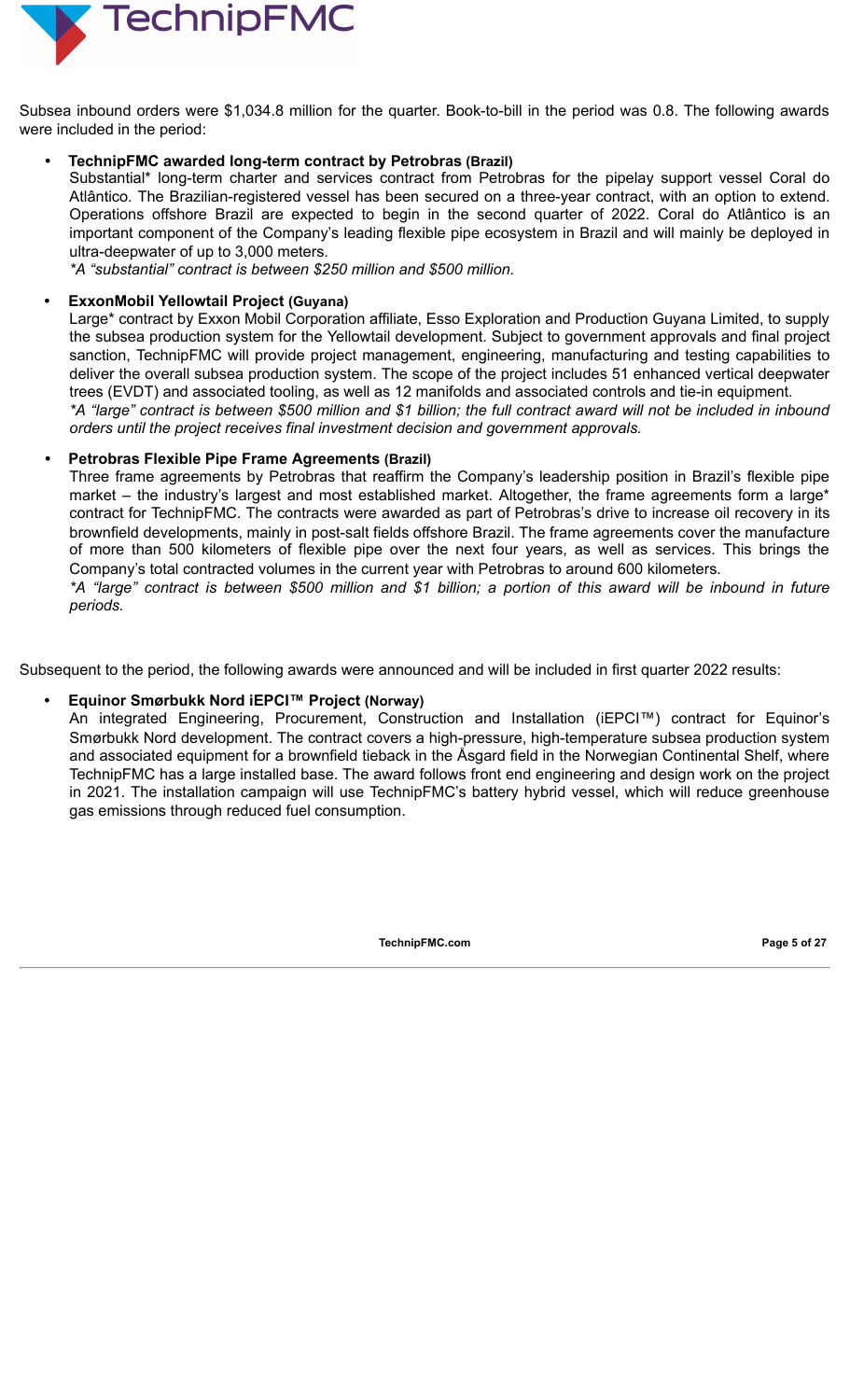

#### **• Petrobras Búzios 6 Field Project (Brazil)**

Large\* subsea Engineering, Procurement, Construction and Installation (EPCI) contract by Petrobras for its Búzios 6 field (module 7), a greenfield development in the pre-salt area. The contract covers flexible and rigid pipe, umbilicals, pipeline end terminals, rigid jumpers, umbilical termination assemblies and a mooring system. The flexible pipe, umbilicals and subsea structures, as well as some of the rigid pipe, will be manufactured in Brazil using skills and competencies the Company has developed in-country, while minimizing the carbon footprint associated with transportation and installation. The project will also utilize our established and qualified Brazilian supply chain.

*\*A "large" contract is between \$500 million and \$1 billion.*

Partnership and Alliance Highlights

**• Acquisition of Magma Global to Accelerate Development of Breakthrough Composite Pipe Technologies for Conventional Energy and CO2 Applications**

TechnipFMC completed the acquisition of the outstanding shares of Magma Global (Magma), the leading provider of composite pipe technology to support the Energy Transition. TechnipFMC originally acquired an interest in Magma in 2018, combining its strong history in flexible pipe technology with Magma's advanced composite capabilities to develop a disruptive composite pipe solution for the traditional and new energy industries.

Magma's technology enables the manufacture of Thermoplastic Composite Pipe (TCP) using Polyether Ether Ketone (PEEK) polymer, which is highly resistive to corrosive compounds, such as CO2. When combined with TechnipFMC's flexible pipe technology, this forms a Hybrid Flexible Pipe (HFP) that will be deployed in the Brazilian pre-salt fields. Manufactured by a fully automated robotic system, PEEK TCP will also be a critical enabler for both the carbon and hydrogen transportation and storage markets, and particularly offshore applications.

## **• TechnipFMC and Saipem Announce SURF Commercial Agreement**

TechnipFMC and Saipem announced the two companies have entered into a global commercial agreement that will allow them to identify projects worldwide that could be jointly executed for the benefit of clients. The commercial agreement will pursue specific Subsea Umbilicals, Risers and Flowlines (SURF) projects where the combination of the companies' complementary world-class assets, technologies, products and competencies improves project economics and de-risks the overall project development for the benefit of all stakeholders. The collaboration will have access to a broad range of SURF products and installation methods, providing greater operational flexibility and optimized execution strategies under EPCI (Engineering, Procurement, Construction and Installation) and iEPCI™ (integrated Engineering, Procurement, Construction and Installation) project execution models.

**TechnipFMC.com Page 6 of [27](#page-28-0)**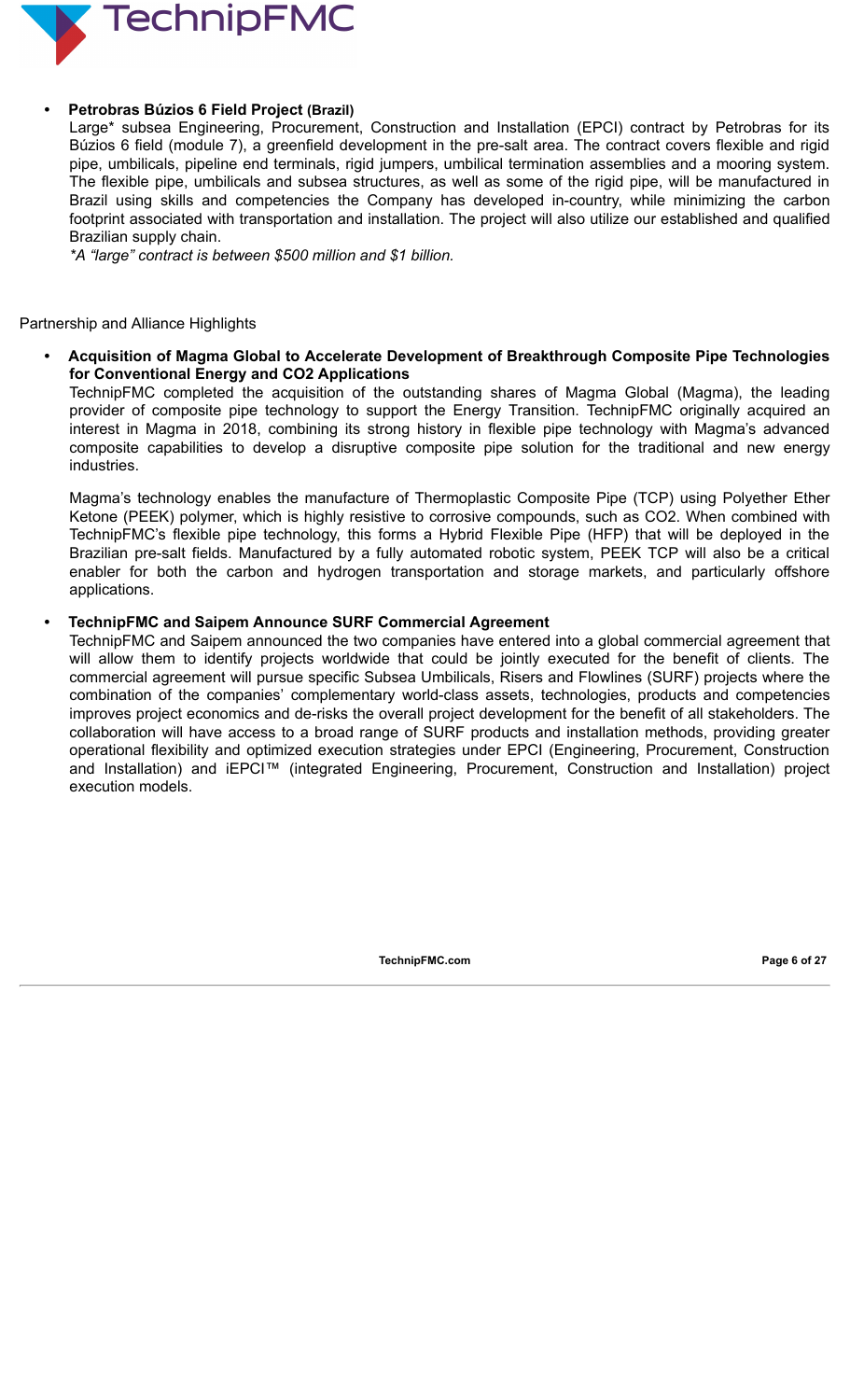

#### Energy Transition Highlights

## **• Strategic Alliance with Talos Energy to Provide Carbon Capture and Storage**

Subsequent to the third quarter, TechnipFMC and Talos Energy entered into a long-term strategic alliance to develop and deliver technical and commercial solutions to Carbon Capture and Storage (CCS) projects along the United States Gulf Coast. The alliance combines Talos's offshore operational strength and sub-surface expertise with TechnipFMC's extended history in subsea engineering, system integration and automation and control.

Cultivated through a shared vision to responsibly deliver CCS solutions that will help to reduce the global carbon footprint, this innovative partnership will accelerate offshore CCS adoption with reliable, specialized systems. Under the alliance, the companies will collaborate to progress CCS opportunities through the full lifecycle of storage site characterization, front-end engineering and design (FEED), and first injection through life of field operations. This further advances the companies' leadership in the emerging Gulf Coast CCS market, building on Talos's recent successful award as the operator of the only major offshore carbon sequestration hub in the United States.

#### **• Strategic Investment and Collaboration with Orbital Marine Power to Accelerate Tidal Energy**

TechnipFMC signed a Memorandum of Understanding with Orbital Marine Power (Orbital), a pioneer of tidal energy technology, to jointly collaborate in tidal energy to accelerate the global commercialization of Orbital's technology and deliver the first commercial scale floating tidal field. Orbital's unique floating turbine, the most powerful in the world to date, can harness underwater currents generated by tides, which can then be converted into electricity and exported to shore. Because of its predictability, tidal energy offers a reliable and consistent form of renewable energy. Tidal energy has the ability to make a cost-effective contribution to net zero transitions around the world at a utility scale. When combined with TechnipFMC's integrated approach, industrialization capabilities and project management expertise, Orbital's technology can be scaled-up to meet the increasing demand for renewable energy and significantly lower the cost of delivering tidal energy.

## **• Magnora Offshore Wind Successful in ScotWind Leasing Round Application**

TechnipFMC and Magnora ASA (Magnora) announced that their partnership, Magnora Offshore Wind AS, has been offered the opportunity to enter into an Option Agreement for the N3 area by the Crown Estate Scotland in the ScotWind leasing round. The planned development will have a total capacity of approximately 500 megawatts (MW), which could power more than 600,000 homes in the United Kingdom. The N3 area is situated in the north-western part of Scotland, 40 kilometers offshore Western Isles. The planned wind farm will cover an area of approximately 100 square kilometers in water depths of 106 to 125 meters, and the concept base for the application is 33 semi-submersible floating wind turbines of 15 MW capacity. The ambition is to achieve Consent in 2026, Final Investment Decision in 2028, and start production in 2030, contributing to achieving Scotland's Net Zero targets, Pathway to 2030.

**TechnipFMC.com Page 7 of [27](#page-28-0)**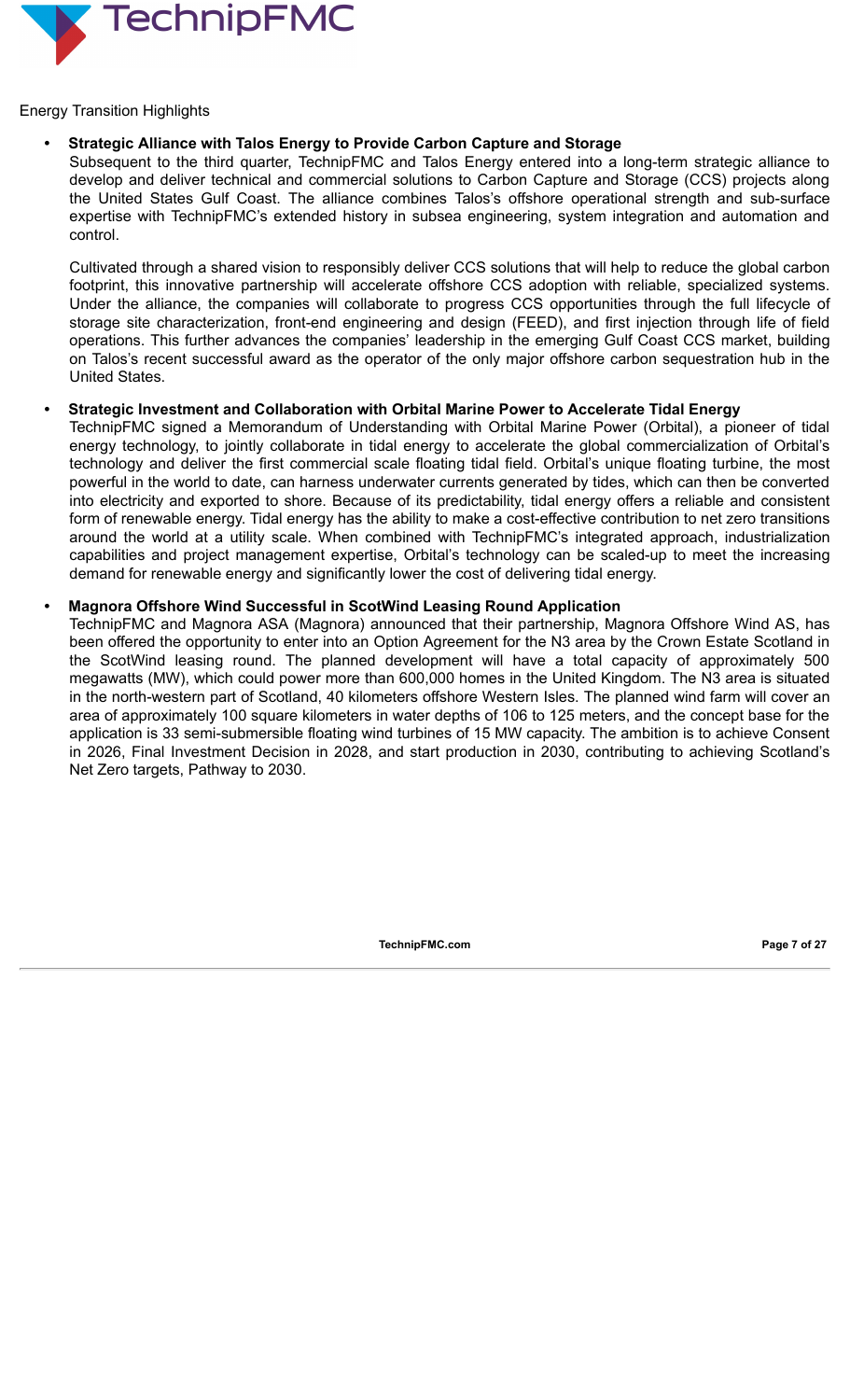

#### **Surface Technologies**

#### **Financial Highlights**

*Reconciliation of U.S. GAAP to non-GAAP financial measures are provided in financial schedules.*

|                               |                  | <b>Three Months Ended</b> | Change           |                   |                       |
|-------------------------------|------------------|---------------------------|------------------|-------------------|-----------------------|
| (In millions)                 | Dec. 31,<br>2021 | Sep. 30,<br>2021          | Dec. 31,<br>2020 | <b>Sequential</b> | <b>Year-over-Year</b> |
| Revenue                       | \$287.1          | \$267.3                   | \$262.3          | 7.4%              | 9.5%                  |
| <b>Operating profit</b>       | \$8.8            | \$12.1                    | \$15.1           | (27.3%)           | (41.7%)               |
| <b>Adjusted EBITDA</b>        | \$28.9           | \$28.4                    | \$30.9           | 1.8%              | $(6.5\%)$             |
| <b>Adjusted EBITDA margin</b> | 10.1%            | 10.6%                     | 11.8%            | (50 bps)          | (170 bps)             |
|                               |                  |                           |                  |                   |                       |
| Inbound orders                | \$1,071.9        | \$249.9                   | \$300.3          | 328.9%            | 256.9%                |
| <b>Backlog</b>                | \$1,124.7        | \$341.0                   | \$413.5          | 229.8%            | 172.0%                |

Surface Technologies reported fourth quarter revenue of \$287.1 million, an increase of 7.4 percent from the third quarter. Revenue increased sequentially due to higher activity both internationally and in North America.

Surface Technologies reported operating profit of \$8.8 million. Sequentially, operating profit decreased primarily due to restructuring, impairment and other charges of \$3.8 million. Results benefited from continued improvement in North America operating performance, partially offset by investment in new international manufacturing capacity.

Surface Technologies reported adjusted EBITDA of \$28.9 million. Adjusted EBITDA increased 1.8 percent when compared to the third quarter. Results benefited from continued improvement in North America operating performance, partially offset by investment in new international manufacturing capacity. Adjusted EBITDA margin decreased 50 basis points to 10.1 percent.

Inbound orders for the quarter were \$1,071.9 million, an increase of 328.9 percent sequentially. Book-to-bill was 3.7 in the period. Inbound growth was driven by a multi-year framework agreement from Abu Dhabi National Oil Company. Backlog ended the period at \$1,124.7 million.

The following award was included in the period:

## *•* **Abu Dhabi National Oil Company Multi-Year Framework Agreement (Abu Dhabi)**

TechnipFMC, through Gulf Automation Services and Oilfield Supplies LLC, has been awarded a major\* 10-year framework agreement for wellheads, trees and associated services by the Abu Dhabi National Oil Company (ADNOC). Under the framework agreement, TechnipFMC will further grow in-country talent and expand existing manufacturing, assembly and test capabilities in Abu Dhabi in order to deliver the Company's complete portfolio of surface wellheads and trees locally.

*\*A "major" contract is over \$1 billion; a portion of this award will be inbound in future periods.*

**TechnipFMC.com Page 8 of [27](#page-28-0)**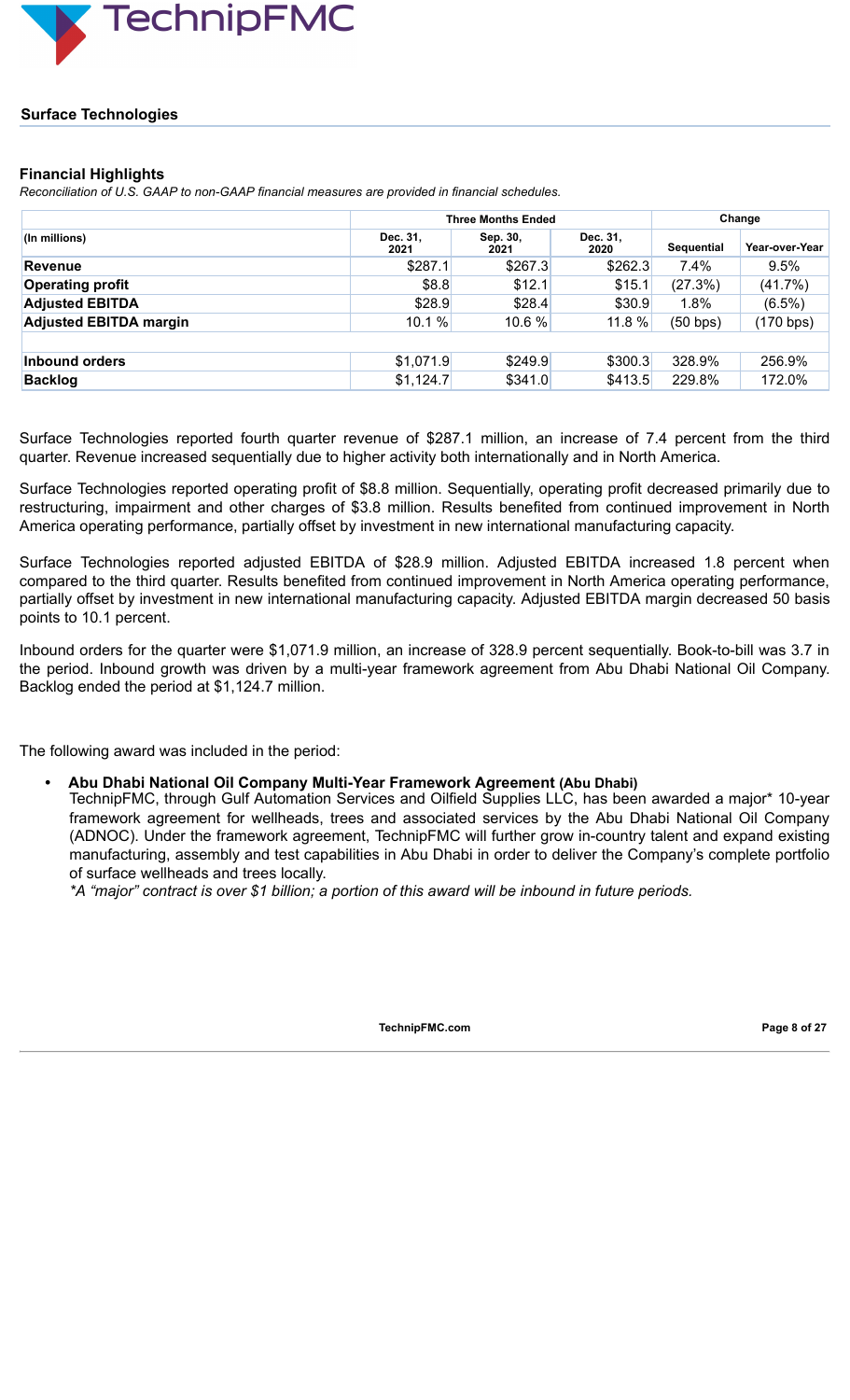

Energy Transition Highlights

## **• TechnipFMC and PETRONAS to Commercialize Gas Processing Technology**

TechnipFMC and PETRONAS Technology Ventures Sdn Bhd (PTVSB), a subsidiary of PETRONAS, entered into an agreement to commercialize a unique natural gas processing membrane which reduces greenhouse gas (GHG) emissions. Through the technology commercialization agreement, TechnipFMC will utilize and integrate the membrane technology licensed from PETRONAS as part of its production portfolio in projects worldwide, outside China. The technology, which removes carbon dioxide and hydrogen sulfide by using wetted membranes, is 30 percent more efficient than existing gas treatment processes and can reduce GHG emissions by significant amounts. The membrane has potential applications in both offshore and onshore hydrocarbon production environments.

#### **• TechnipFMC and Storengy Sign Memorandum of Understanding to Develop Hydrogen Storage and Utilization System**

TechnipFMC and Storengy, an ENGIE subsidiary, have signed a Memorandum of Understanding for the development of a ready-to-scale-up solution for the storage and utilization of hydrogen as part of the HyPSTER Project. The HyPSTER Project is a flagship development of renewable hydrogen underground storage in Europe. The project will test industrial-scale green hydrogen production and storage in salt caverns, as well as the ability to technically and economically duplicate this approach in sites across Europe. The project comprises a 1 megawatt electrolyser proton exchange membrane, a compressor for the production platform and dispensing solutions for the surface facility. TechnipFMC will provide surface wellheads and expertise in system integration for the project.

**TechnipFMC.com Page 9 of [27](#page-28-0)**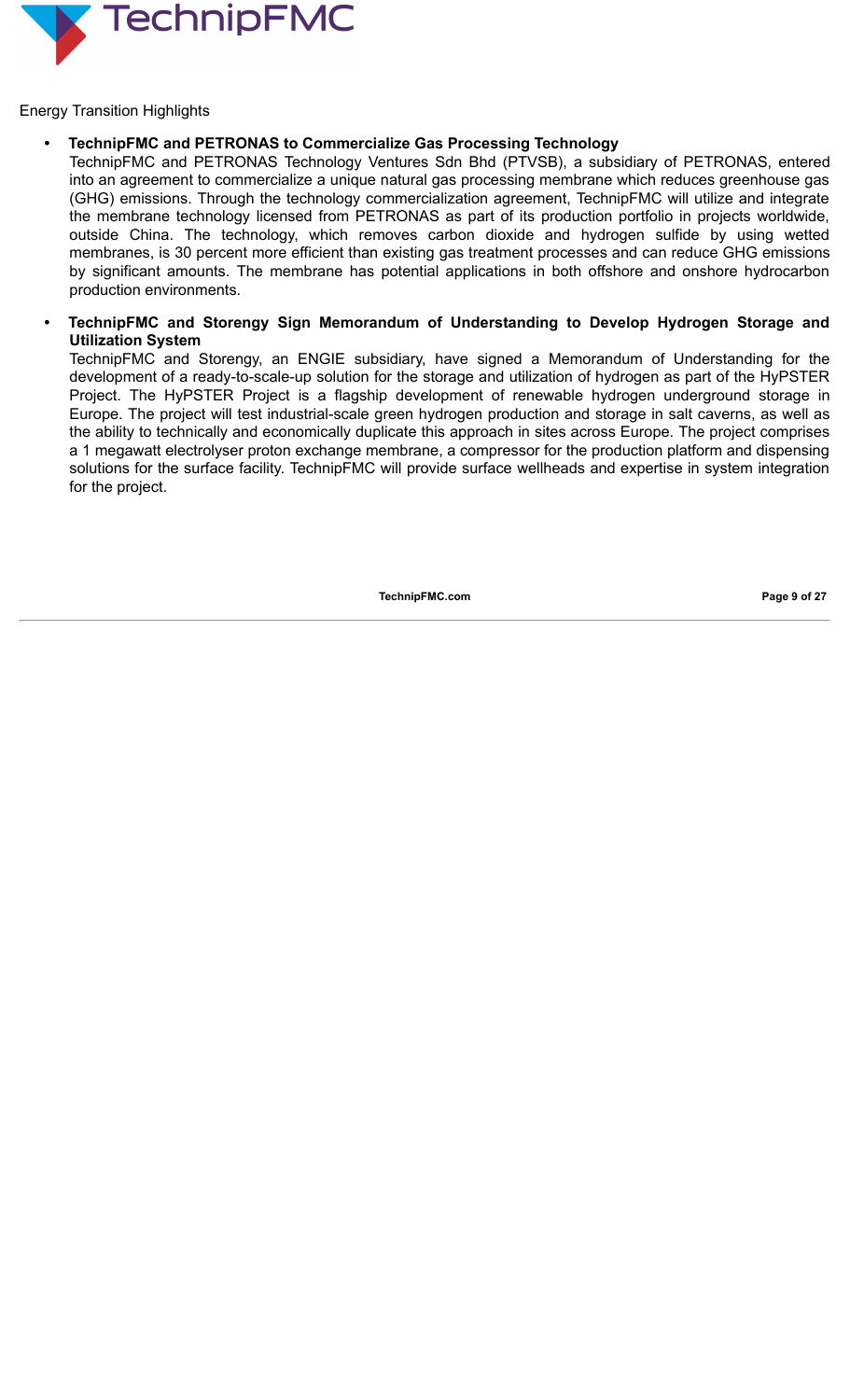

#### **Corporate and Other Items** (three months ended, December 31, 2021)

Corporate expense was \$29.7 million. Excluding charges and credits totaling \$2.2 million of expense, corporate expense was \$27.5 million.

Foreign exchange gain was \$4.6 million.

Net interest expense was \$34.3 million.

The provision for income taxes was \$39.4 million.

Total depreciation and amortization was \$95.7 million.

Cash provided by operating activities from continuing operations was \$483.5 million. Capital expenditures were \$60.5 million. Free cash flow from continuing operations was \$423 million (Exhibit 11).

The Company ended the period with cash and cash equivalents of \$1,327.4 million; net debt was \$677.5 million (Exhibit 10).

Gross debt in the period decreased sequentially by \$250.9 million, primarily due to the completion of cash tender offers for outstanding debt (Exhibit 10).

Net debt decreased by \$544.3 million when compared to the third quarter, primarily due to strong free cash flow generation of \$423 million and the sale of 9 million shares of Technip Energies for proceeds of \$116.4 million.

#### **Investment in Technip Energies**

The Company completed the partial spin-off of Technip Energies on February 16, 2021. Financial results for Technip Energies are reported as discontinued operations. The Company's investment in Technip Energies is reflected in current assets at market value.

Following the distribution of the majority stake, the Company retained ownership of 49.9% of Technip Energies' outstanding shares. We sold approximately 75% of this remaining stake during 2021 for proceeds of \$900.9 million. As of December 31, 2021, we retained 12.2% ownership of Technip Energies' issued and outstanding share capital.

In January 2022, we sold 9 million Technip Energies shares for total proceeds of \$135.1 million. As of February 23, 2022, we retained a direct stake of 12.9 million shares, representing 7.1% of Technip Energies' issued and outstanding share capital.

## **Additional item**

On January 10, 2022, the Company announced that following a comprehensive review of its strategic objectives, it would proceed with the voluntary delisting of its shares from Euronext Paris. The delisting was completed on February 18, 2022.

The Company's shares remain listed on the New York Stock Exchange under the symbol "FTI".

**TechnipFMC.com Page 10 of [27](#page-28-0)**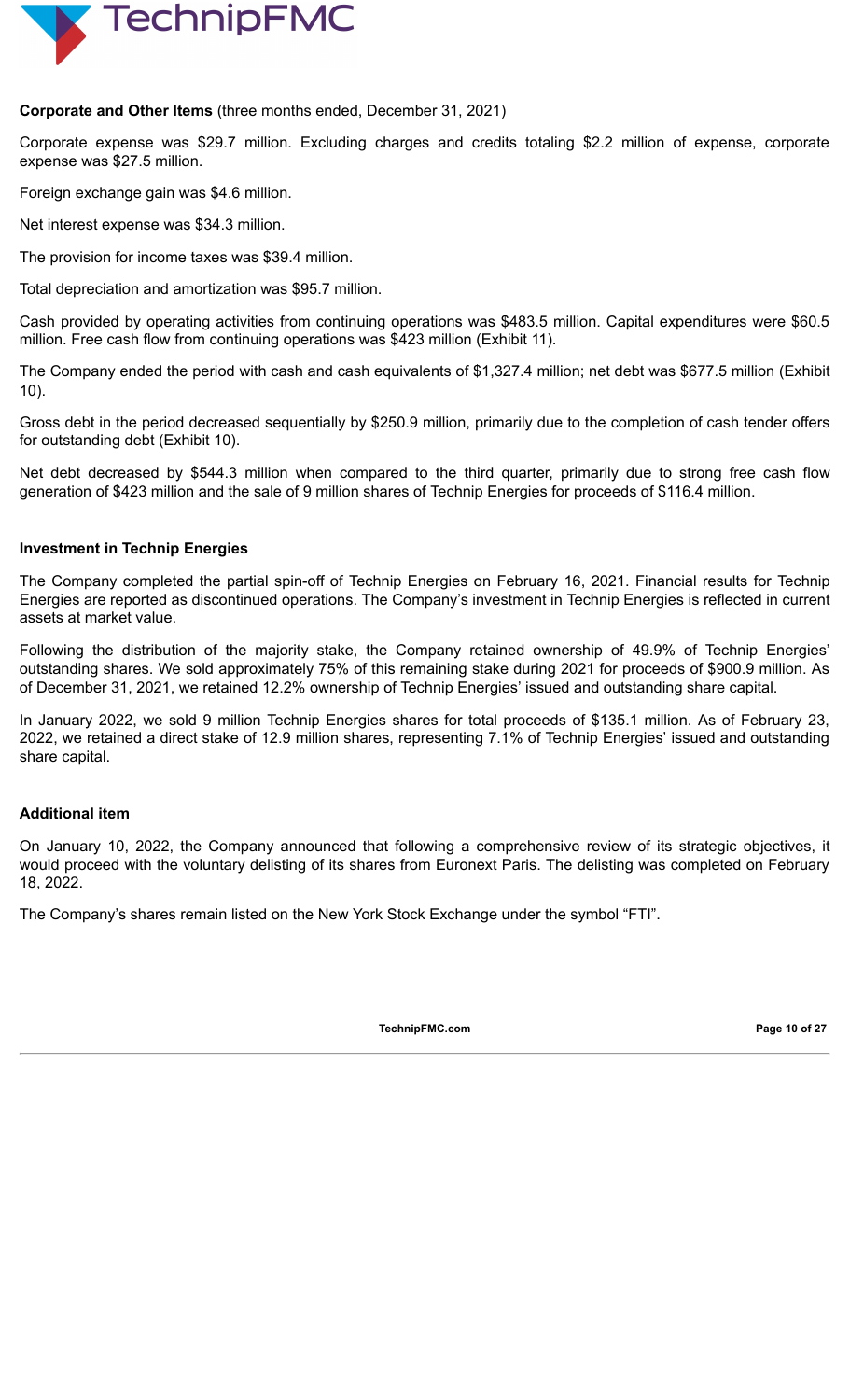

## **2022 Full-Year Financial Guidance 1**

The Company's full-year guidance for 2022 can be found in the table below.

All segment guidance assumes no further material degradation from COVID-19-related impacts.

| 2022 Guidance (As of February 23, 2022)                                                                      |                                                                         |  |  |  |  |
|--------------------------------------------------------------------------------------------------------------|-------------------------------------------------------------------------|--|--|--|--|
|                                                                                                              |                                                                         |  |  |  |  |
| <b>Subsea</b>                                                                                                | <b>Surface Technologies</b>                                             |  |  |  |  |
| Revenue in a range of \$5.2 - 5.6 billion                                                                    | Revenue in a range of \$1,150 - 1,300 million                           |  |  |  |  |
| EBITDA margin in a range of 11 - 12% (excluding<br>charges and credits)                                      | EBITDA margin in a range of 11 - 13% (excluding charges<br>and credits) |  |  |  |  |
|                                                                                                              |                                                                         |  |  |  |  |
|                                                                                                              | <b>TechnipFMC</b>                                                       |  |  |  |  |
| Corporate expense, net \$100 - 110 million<br>(includes depreciation and amortization of $\sim$ \$5 million) |                                                                         |  |  |  |  |
| Net interest expense \$105 - 115 million                                                                     |                                                                         |  |  |  |  |
| <b>Tax provision, as reported \$100 - 110 million</b>                                                        |                                                                         |  |  |  |  |
| <b>Capital expenditures</b> approximately \$230 million                                                      |                                                                         |  |  |  |  |
| <b>Free cash flow \$100 - 250 million</b>                                                                    |                                                                         |  |  |  |  |

 $^1$  Our guidance measures adjusted of EBITDA margin, corporate expense, net, net interest expense and free cash flow are non-GAAP financial measures. We are unable to provide a reconciliation to comparable GAAP financial measures on a forward-looking basis without unreasonable effort because of the unpredictability of the individual components of the most directly comparable GAAP financial measure and the variability of items excluded from each such measure. Such information may have a significant, and potentially unpredictable, impact on our future financial results.

**TechnipFMC.com Page 11 of [27](#page-28-0)**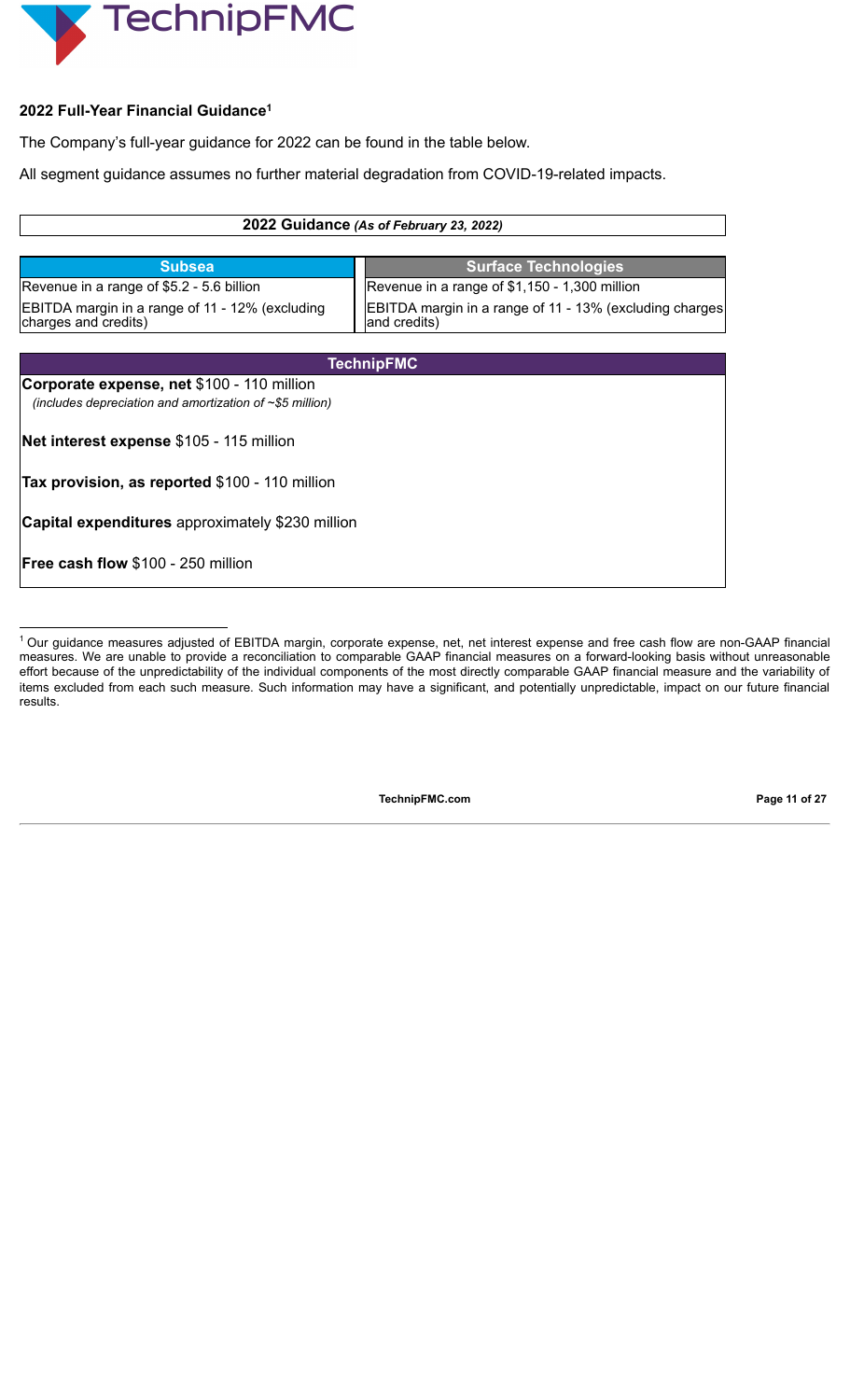

#### **Teleconference**

The Company will host a teleconference on Thursday, February 24, 2022 to discuss the fourth quarter 2021 financial results. The call will begin at 1 p.m. London time (8 a.m. New York time). Webcast access and an accompanying presentation can be found at www.TechnipFMC.com.

An archived audio replay will be available after the event at the same website address. In the event of a disruption of service or technical difficulty during the call, information will be posted on our website.

**TechnipFMC.com Page 12 of [27](#page-28-0)**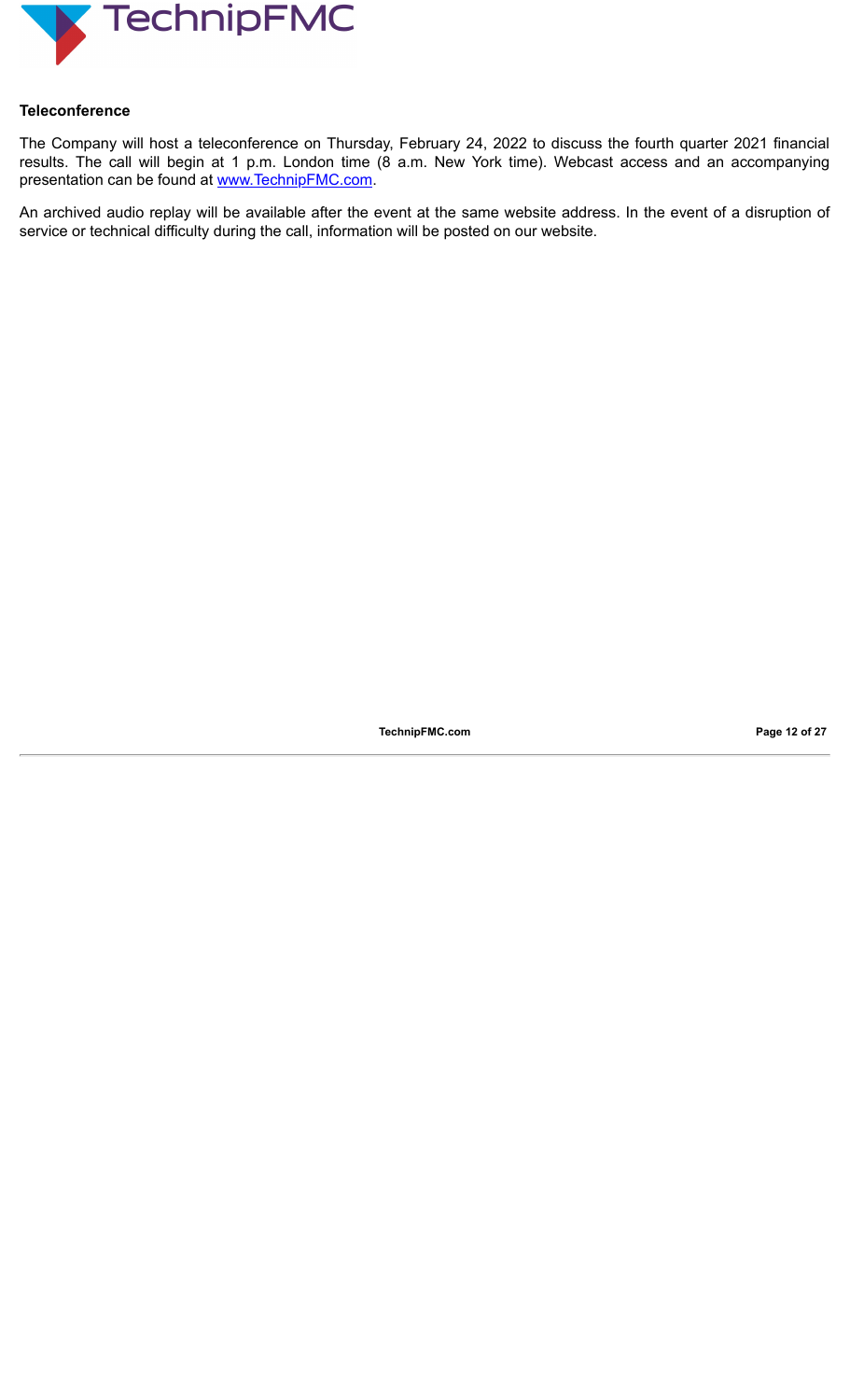

#### **###**

#### *About TechnipFMC*

TechnipFMC is a leading technology provider to the traditional and new energy industries; delivering fully integrated *projects, products, and services.*

*With our proprietary technologies and comprehensive solutions, we are transforming our clients' project economics,* helping them unlock new possibilities to develop energy resources while reducing carbon intensity and supporting their *energy transition ambitions.*

Organized in two business segments — Subsea and Surface Technologies — we will continue to advance the industry *with our pioneering integrated ecosystems (such as iEPCI™, iFEED™ and iComplete™), technology leadership and digital innovation.*

Each of our approximately 20,000 employees is driven by a commitment to our clients' success, and a culture of strong *execution, purposeful innovation, and challenging industry conventions.*

TechnipFMC uses its website as a channel of distribution of material company information. To learn more about how we *are driving change in the industry, go to www.TechnipFMC.com and follow us on Twitter @TechnipFMC.*

This communication contains "forward-looking statements" as defined in Section 27A of the United States Securities Act of 1933, as amended, and Section 21E of the United States Securities Exchange Act of 1934, as amended. Forward-looking statements usually relate to future events and anticipated revenues, earnings, cash flows, or other aspects of our operations or operating results. Forward-looking statements are often identified by words such as "guidance," "confident," "believe," "expect," "anticipate," "plan," "intend," "foresee," "should," "would," "could," "may," "will," "likely," "predicated," "estimate," "outlook" and similar expressions, including the negative thereof. The absence of these words, however, does not mean that the statements are not forward-looking. These forward-looking statements are based on our current expectations, beliefs, and assumptions concerning future developments and business conditions and their potential effect on us. While management believes these forward-looking statements are reasonable as and when made, there can be no assurance that future developments affecting us will be those that we anticipate. All of our forward-looking statements involve risks and uncertainties (some of which are significant or beyond our control) and assumptions that could cause actual results to differ materially from our historical experience and our present expectations or projections, including unpredictable trends in the demand for and price of crude oil and natural gas; competition and unanticipated changes relating to competitive factors in our industry, including ongoing industry consolidation; the COVID-19 pandemic and its impact on the demand for our products and services; our inability to develop, implement and protect new technologies and services; the cumulative loss of major contracts, customers or alliances; disruptions in the political, regulatory, economic and social conditions of the countries in which we conduct business; the refusal of DTC and Euroclear to act as depository and clearing agencies for our shares; the United Kingdom's withdrawal from the European Union; the impact of our existing and future indebtedness and the restrictions on our operations by terms of the agreements governing our existing indebtedness; the risks caused by our acquisition and divestiture activities; the risks caused by fixed-price contracts; any delays and cost overruns of new capital asset construction projects for vessels and manufacturing facilities; our failure to deliver our backlog; our reliance on subcontractors, suppliers and our joint venture partners; a failure or breach of our IT infrastructure or that of our subcontractors, suppliers or joint venture partners, including as a result of cyber-attacks; the risks of pirates endangering our maritime employees and assets; potential liabilities inherent in the industries in which we operate or have operated; our failure to comply with numerous laws and regulations, including those related to environmental protection, health and safety, labor and employment, import/export controls, currency exchange, *bribery and corruption, taxation, privacy, data protection and data*

**TechnipFMC.com Page 13 of [27](#page-28-0)**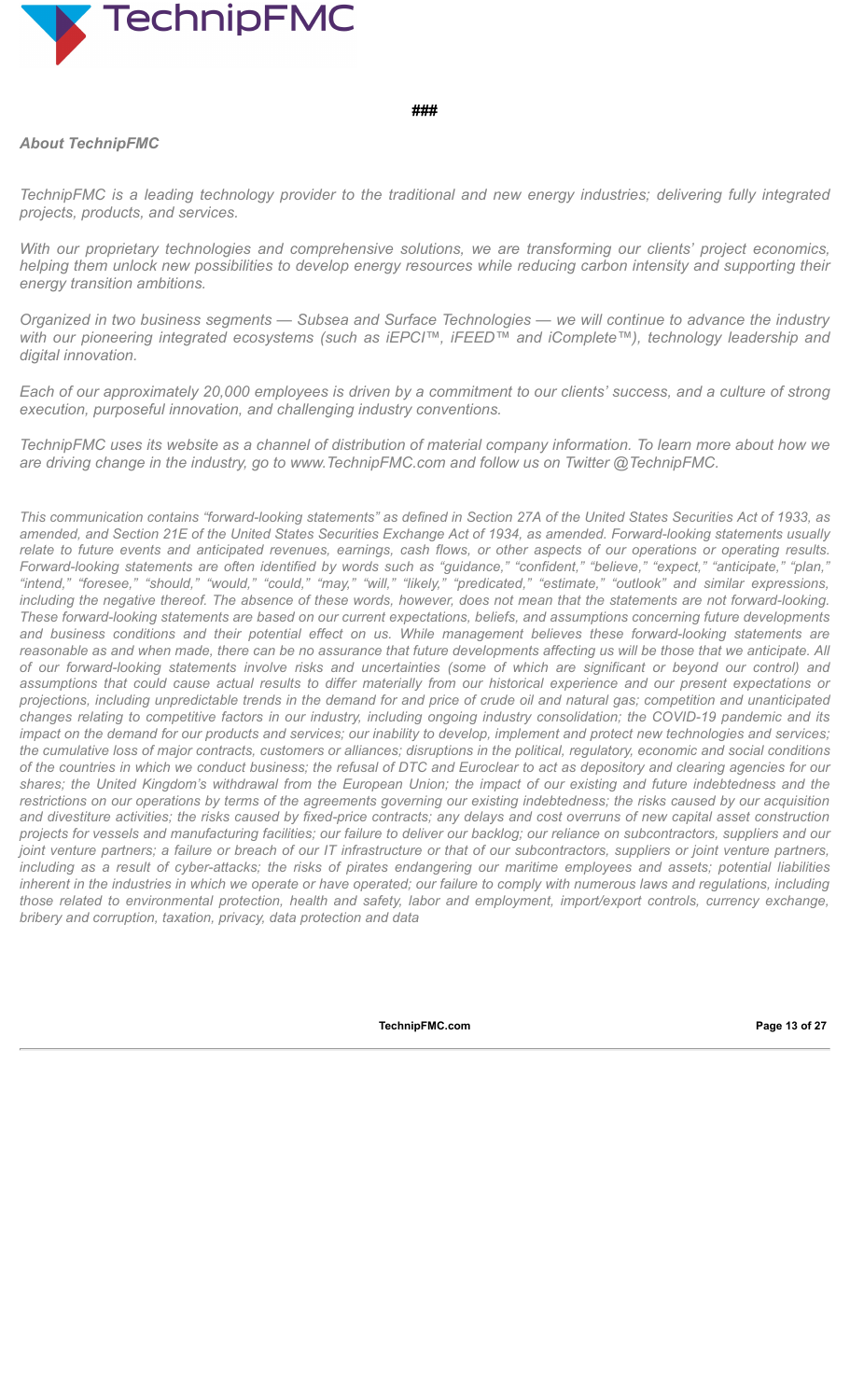

security; the additional restrictions on dividend payouts or share repurchases as an English public limited company; uninsured claims and litigation against us, including intellectual property litigation; tax laws, treaties and regulations and any unfavorable findings by relevant tax authorities; the uncertainties related to the anticipated benefits or our future liabilities in connection with the spin-off of Technip Energies (the "Spin-off"); any negative changes in Technip Energies' results of operations, cash flows and financial position, which impact the value of our remaining investment therein; potential departure of our key managers and employees; adverse seasonal and weather conditions and unfavorable currency exchange rate and risk in connection with our defined benefit pension plan commitments and other risks as discussed in Part I, Item 1A, "Risk Factors" of our Annual Report on Form 10-K for the fiscal year ended December 31, 2020 and Part II, Item 1A, "Risk Factors" of our subsequently filed Quarterly *Reports on Form 10-Q.*

We caution you not to place undue reliance on any forward-looking statements, which speak only as of the date hereof. We undertake no obligation to publicly update or revise any of our forward-looking statements after the date they are made, whether as *a result of new information, future events or otherwise, except to the extent required by law.*

## **Contacts**

#### **Investor relations**

Matt Seinsheimer Vice President, Investor Relations Tel: +1 281 260 3665 Email: Matt Seinsheimer

James Davis Senior Manager, Investor Relations Tel: +1 281 260 3665 Email: James Davis

#### **Media relations**

Nicola Cameron Vice President, Corporate Communications Tel: +44 383 742 297 Email: Nicola Cameron

Catie Tuley Director, Public Relations Tel: +1 281 591 5405 Email: Catie Tuley

**TechnipFMC.com Page 14 of [27](#page-28-0)**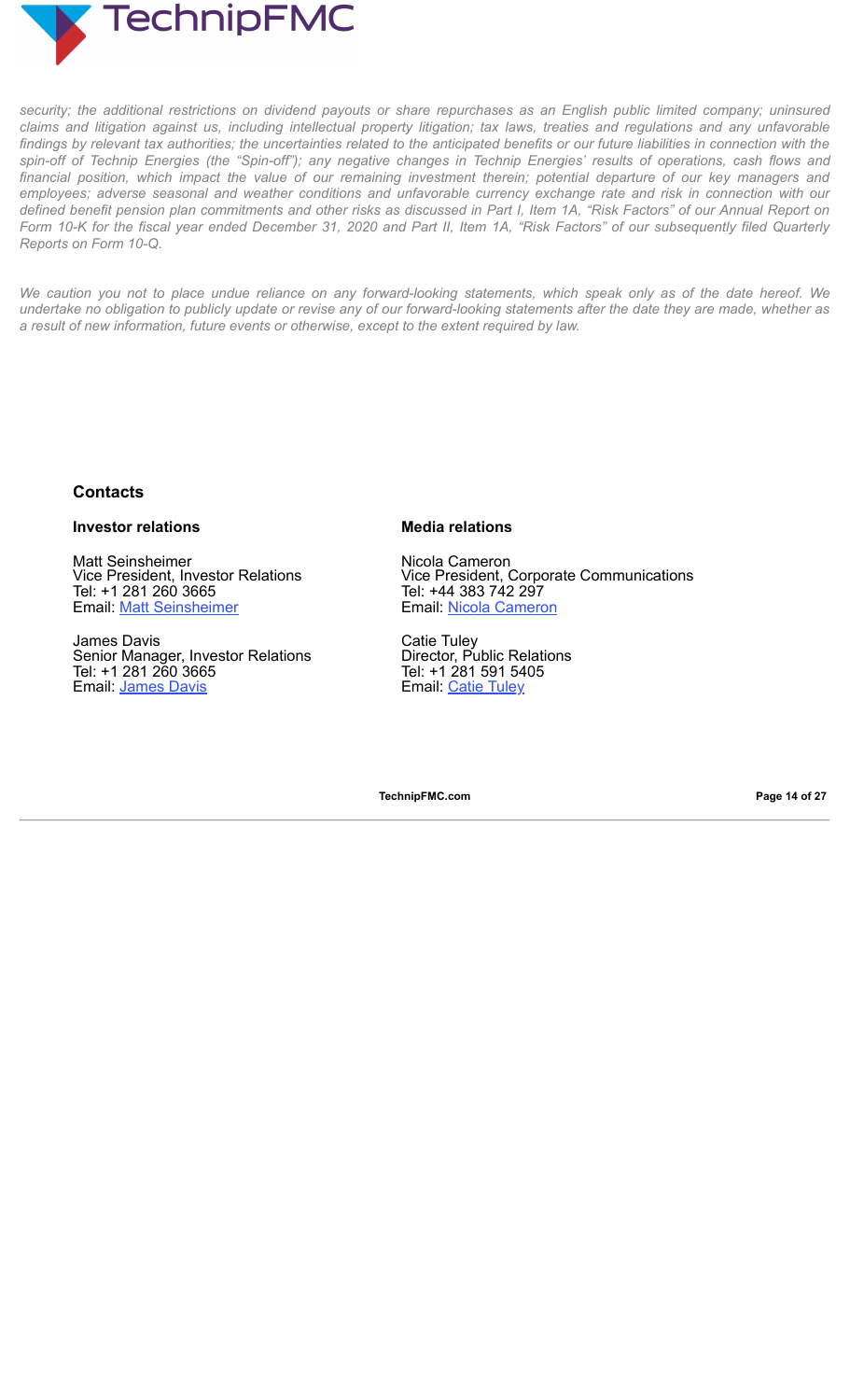#### **TECHNIPFMC PLC AND CONSOLIDATED SUBSIDIARIES CONDENSED CONSOLIDATED STATEMENTS OF INCOME (In millions, except per share data)**

|                                                                                       | (Unaudited)  |             |               |                           |               |                   |               |              |               |           |  |
|---------------------------------------------------------------------------------------|--------------|-------------|---------------|---------------------------|---------------|-------------------|---------------|--------------|---------------|-----------|--|
|                                                                                       |              |             |               | <b>Three Months Ended</b> |               | <b>Year Ended</b> |               |              |               |           |  |
|                                                                                       | December 31. |             | September 30, |                           |               | December 31,      |               | December 31. |               |           |  |
|                                                                                       |              | 2021        |               | 2021                      |               | 2020              |               | 2021         |               | 2020      |  |
| Revenue                                                                               | \$           | 1,523.3     | <sup>\$</sup> | 1.579.4                   | <sup>\$</sup> | 1.600.3           | <sup>\$</sup> | 6.403.5      | -S            | 6.530.6   |  |
| Costs and expenses                                                                    |              | 1,559.1     |               | 1,543.4                   |               | 1,701.2           |               | 6,369.6      |               | 10,037.2  |  |
|                                                                                       |              | (35.8)      |               | 36.0                      |               | (100.9)           |               | 33.9         |               | (3,506.6) |  |
| Other income (expense), net                                                           |              | 28.0        |               | (35.9)                    |               | 60.3              |               | 47.2         |               | 89.7      |  |
| Income (loss) from investment in Technip Energies                                     |              | (29.6)      |               | 28.5                      |               |                   |               | 322.2        |               |           |  |
| Income (loss) before net interest expense and income                                  |              |             |               |                           |               |                   |               |              |               |           |  |
| taxes                                                                                 |              | (37.4)      |               | 28.6                      |               | (40.6)            |               | 403.3        |               | (3,416.9) |  |
| Net interest expense                                                                  |              | (34.3)      |               | (39.3)                    |               | (9.1)             |               | (143.3)      |               | (81.8)    |  |
| Loss on early extinguishment of debt                                                  |              | (22.4)      |               | (16.0)                    |               |                   |               | (61.9)       |               |           |  |
| Income (loss) before income taxes                                                     |              | (94.1)      |               | (26.7)                    |               | (49.7)            |               | 198.1        |               | (3,498.7) |  |
| Provision for income taxes                                                            |              | 39.4        |               | 12.3                      |               | 5.9               |               | 111.1        |               | 19.4      |  |
| Income (loss) from continuing operations                                              |              | (133.5)     |               | (39.0)                    |               | (55.6)            |               | 87.0         |               | (3,518.1) |  |
| (Income) loss from continuing operations attributable to<br>non-controlling interests |              | 6.3         |               | (1.6)                     |               | (19.9)            |               | 0.8          |               | (34.5)    |  |
| Income (loss) from continuing operations attributable to<br>TechnipFMC plc            |              | (127.2)     |               | (40.6)                    |               | (75.5)            |               | 87.8         |               | (3,552.6) |  |
| Income (loss) from discontinued operations                                            |              | (28.5)      |               | 8.4                       |               | 41.7              |               | (72.6)       |               | 280.2     |  |
| Income from discontinued operations attributable to<br>non-controlling interests      |              |             |               |                           |               | (5.5)             |               | (1.9)        |               | (15.2)    |  |
| Net income (loss) attributable to TechnipFMC plc                                      | $\mathbb S$  | (155.7)     | $\mathbf{\$}$ | $(32.2)$ \$               |               | $(39.3)$ \$       |               | 13.3         | $\mathcal{S}$ | (3,287.6) |  |
| Earnings (loss) per share from continuing operations                                  |              |             |               |                           |               |                   |               |              |               |           |  |
| Basic and diluted                                                                     | \$           | (0.28)      | $\mathcal{S}$ | $(0.09)$ \$               |               | (0.17)            | -S            | 0.19         | -S            | (7.92)    |  |
| Earnings (loss) per share from discontinued operations                                |              |             |               |                           |               |                   |               |              |               |           |  |
| Basic and diluted                                                                     | \$           | $(0.06)$ \$ |               | $0.02 \quad$ \$           |               | 0.08              | <sup>\$</sup> | $(0.17)$ \$  |               | 0.59      |  |
| Earnings (loss) per share attributable to TechnipFMC<br>plc                           |              |             |               |                           |               |                   |               |              |               |           |  |
| Basic and diluted                                                                     | \$           | $(0.35)$ \$ |               | $(0.07)$ \$               |               | $(0.09)$ \$       |               | 0.03         | - \$          | (7.33)    |  |
| Weighted average shares outstanding:                                                  |              |             |               |                           |               |                   |               |              |               |           |  |
| Basic                                                                                 |              | 450.5       |               | 450.7                     |               | 448.7             |               | 450.5        |               | 448.7     |  |
| Diluted                                                                               |              | 454.6       |               | 450.7                     |               | 448.7             |               | 454.6        |               | 448.7     |  |
| Cash dividends declared per share                                                     | \$           |             | \$            |                           | \$            |                   | <sup>\$</sup> |              | $\mathcal{S}$ | 0.13      |  |
|                                                                                       |              |             |               |                           |               |                   |               |              |               |           |  |

**TechnipFMC.com Page 15 of [27](#page-28-0)**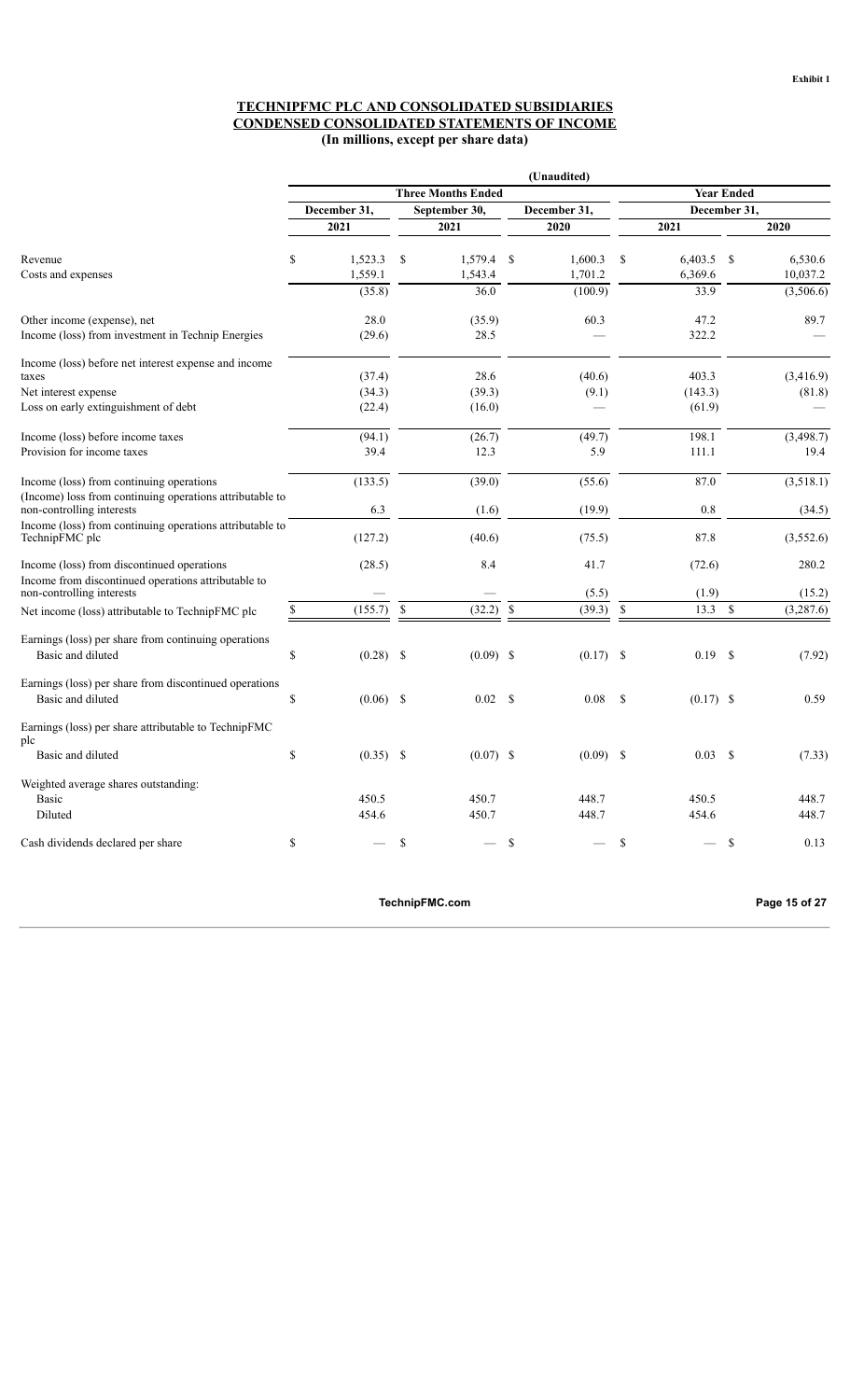#### **TECHNIPFMC PLC AND CONSOLIDATED SUBSIDIARIES BUSINESS SEGMENT DATA (In millions)**

|                                                                  |    |              |               |                           |               | (Unaudited)  |    |                   |               |            |
|------------------------------------------------------------------|----|--------------|---------------|---------------------------|---------------|--------------|----|-------------------|---------------|------------|
|                                                                  |    |              |               | <b>Three Months Ended</b> |               |              |    | <b>Year Ended</b> |               |            |
|                                                                  |    | December 31, |               | September 30,             |               | December 31. |    | December 31,      |               |            |
|                                                                  |    | 2021         |               | 2021                      |               | 2020         |    | 2021              |               | 2020       |
| Revenue                                                          |    |              |               |                           |               |              |    |                   |               |            |
| Subsea                                                           | \$ | 1,236.2      | <sup>\$</sup> | 1,312.1                   | \$            | 1,338.0      | S  | 5,329.1           | <sup>\$</sup> | 5,471.4    |
| Surface Technologies                                             |    | 287.1        |               | 267.3                     |               | 262.3        |    | 1,074.4           |               | 1,059.2    |
|                                                                  | S. | 1,523.3      | <sup>\$</sup> | 1,579.4                   | \$            | 1,600.3      | \$ | 6,403.5           | \$            | 6,530.6    |
| Income (loss) before income taxes                                |    |              |               |                           |               |              |    |                   |               |            |
| Segment operating profit (loss)                                  |    |              |               |                           |               |              |    |                   |               |            |
| Subsea                                                           | \$ | 8.5          | $\mathbf S$   | 23.5                      | <sup>\$</sup> | $(9.5)$ \$   |    | 141.4             | -S            | (2,815.5)  |
| Surface Technologies                                             |    | 8.8          |               | 12.1                      |               | 15.1         |    | 42.0              |               | (429.3)    |
| Total segment operating profit (loss)                            |    | 17.3         |               | 35.6                      |               | 5.6          |    | 183.4             |               | (3,244.8)  |
| Corporate items                                                  |    |              |               |                           |               |              |    |                   |               |            |
| Corporate expense (1)                                            | \$ | $(29.7)$ \$  |               | $(29.3)$ \$               |               | $(59.8)$ \$  |    | $(118.1)$ \$      |               | (131.9)    |
| Net interest expense and loss on early<br>extinguishment of debt |    | (56.7)       |               | (55.3)                    |               | (9.1)        |    | (205.2)           |               | (81.8)     |
| Income (loss) from investment in Technip Energies                |    | (29.6)       |               | 28.5                      |               |              |    | 322.2             |               |            |
| Foreign exchange gains (losses)                                  |    | 4.6          |               | (6.2)                     |               | 13.6         |    | 15.8              |               | (40.2)     |
| Total corporate items                                            |    | (111.4)      |               | (62.3)                    |               | (55.3)       |    | 14.7              |               | (253.9)    |
| Income (loss) before income taxes $(2)$                          |    | (94.1)       | \$            | (26.7)                    | S             | (49.7)       | S  | 198.1             | \$            | (3, 498.7) |

(1) Corporate expense primarily includes corporate staff expenses, share-based compensation expenses, and other employee benefits.

(2) Includes amounts attributable to non-controlling interests.

**TechnipFMC.com Page 16 of [27](#page-28-0)**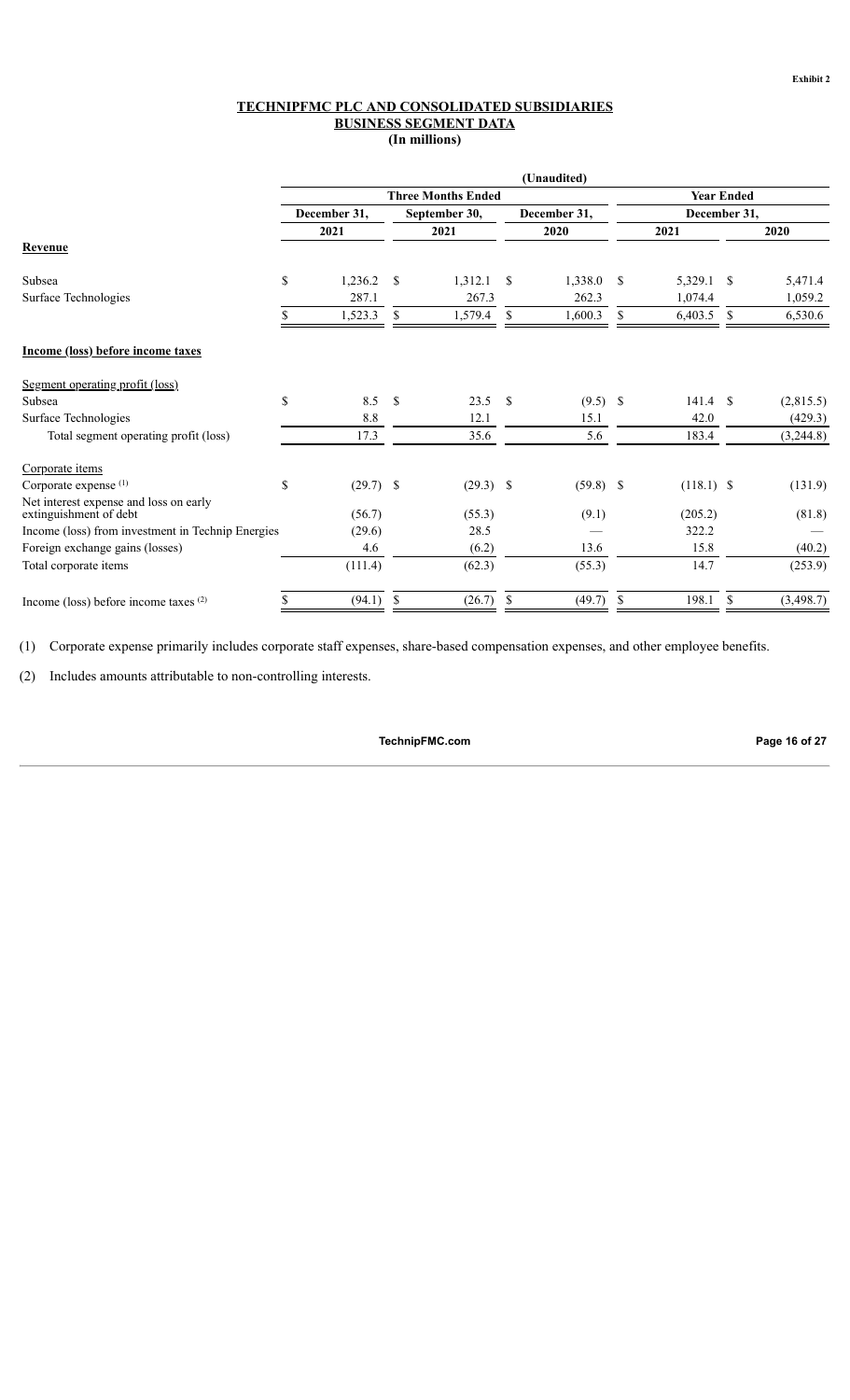#### **TECHNIPFMC PLC AND CONSOLIDATED SUBSIDIARIES BUSINESS SEGMENT DATA (In millions, unaudited)**

|                                     | <b>Three Months Ended</b> |              |      |                   |              |                    |              | <b>Year Ended</b> |              |                          |
|-------------------------------------|---------------------------|--------------|------|-------------------|--------------|--------------------|--------------|-------------------|--------------|--------------------------|
| Inbound Orders <sup>(1)</sup>       |                           | December 31, |      | September 30,     |              | December 31,       |              |                   | December 31, |                          |
|                                     |                           | 2021         |      | 2021              |              | 2020               | 2021         |                   |              | <b>2020</b>              |
| Subsea                              | \$                        | 1.034.8      | - \$ | $1,116.0$ \$      |              | 712.1              | S            | $4.960.9$ \$      |              | 4,003.0                  |
| Surface Technologies                |                           | 1,071.9      | -8   | 249.9             |              | 300.3              |              | 1,793.3           |              | 1,061.2                  |
| Total inbound orders                |                           | 2,106.7      |      | 1,365.9           |              | 1,012.4            |              | $6,754.2$ \$      |              | 5,064.2                  |
| <b>Order Backlog</b> <sup>(2)</sup> |                           |              |      | December 31, 2021 |              | September 30, 2021 |              |                   |              | <b>December 31, 2020</b> |
| Subsea                              |                           | \$           |      |                   | $6,533.0$ \$ |                    | $6,661.4$ \$ |                   |              | 6,876.0                  |
| Surface Technologies                |                           |              |      |                   | 1,124.7      |                    | 341.0        |                   |              | 413.5                    |
| Total order backlog                 |                           |              |      |                   | 7,657.7      |                    | 7,002.4      | S                 |              | 7,289.5                  |

(1) Inbound orders represent the estimated sales value of confirmed customer orders received during the reporting period.

(2) Order backlog is calculated as the estimated sales value of unfilled, confirmed customer orders at the reporting date.

**TechnipFMC.com Page 17 of [27](#page-28-0)**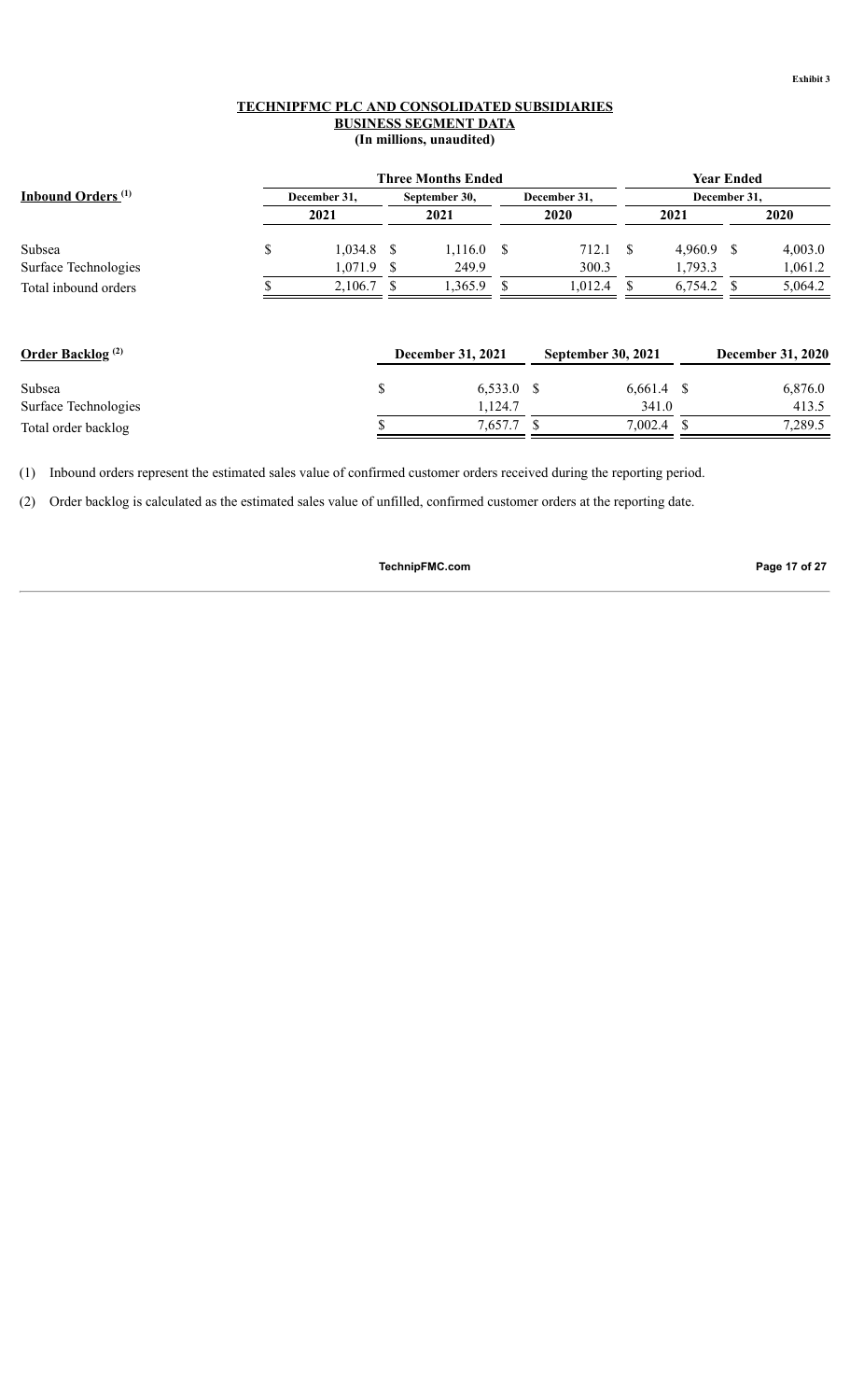#### **TECHNIPFMC PLC AND CONSOLIDATED SUBSIDIARIES CONDENSED CONSOLIDATED BALANCE SHEETS (In millions)**

| December 31,<br>December 31,<br>2021<br>2020<br>\$<br>1,327.4<br>1,269.2<br><sup>\$</sup><br>911.9<br>987.7<br>966.0<br>886.8<br>1,031.9<br>1,252.8<br>787.0<br>1,323.1<br>317.3<br>5,725.1<br>Total current assets<br>5,341.5<br>11,444.7<br>2,597.2<br>2,756.2<br>813.7<br>851.3<br>1,267.7<br>1,356.9<br>3,283.5<br>\$<br>10,020.1<br>19,692.6<br>\$<br>\$<br>277.6<br>624.7<br>\$.<br>1,294.3<br>1,201.0<br>1,012.9<br>1,046.8<br>1,267.0<br>1,446.2<br>6,096.5<br>Total current liabilities<br>3,851.8<br>10,415.2<br>1,727.3<br>2,835.5<br>1,022.6<br>1,102.6<br>1,081.3<br>43.7<br>3,402.7<br>4,154.2<br>15.7<br>40.4<br>19.7<br>10,020.1<br>\$<br>\$<br>19,692.6 |                                                       | (Unaudited) |  |  |
|--------------------------------------------------------------------------------------------------------------------------------------------------------------------------------------------------------------------------------------------------------------------------------------------------------------------------------------------------------------------------------------------------------------------------------------------------------------------------------------------------------------------------------------------------------------------------------------------------------------------------------------------------------------------------|-------------------------------------------------------|-------------|--|--|
|                                                                                                                                                                                                                                                                                                                                                                                                                                                                                                                                                                                                                                                                          |                                                       |             |  |  |
|                                                                                                                                                                                                                                                                                                                                                                                                                                                                                                                                                                                                                                                                          | Cash and cash equivalents                             |             |  |  |
|                                                                                                                                                                                                                                                                                                                                                                                                                                                                                                                                                                                                                                                                          | Trade receivables, net                                |             |  |  |
|                                                                                                                                                                                                                                                                                                                                                                                                                                                                                                                                                                                                                                                                          | Contract assets                                       |             |  |  |
|                                                                                                                                                                                                                                                                                                                                                                                                                                                                                                                                                                                                                                                                          | Inventories, net                                      |             |  |  |
|                                                                                                                                                                                                                                                                                                                                                                                                                                                                                                                                                                                                                                                                          | Other current assets                                  |             |  |  |
|                                                                                                                                                                                                                                                                                                                                                                                                                                                                                                                                                                                                                                                                          | Investment in Technip Energies                        |             |  |  |
|                                                                                                                                                                                                                                                                                                                                                                                                                                                                                                                                                                                                                                                                          | Current assets of discontinued operations             |             |  |  |
|                                                                                                                                                                                                                                                                                                                                                                                                                                                                                                                                                                                                                                                                          |                                                       |             |  |  |
|                                                                                                                                                                                                                                                                                                                                                                                                                                                                                                                                                                                                                                                                          | Property, plant and equipment, net                    |             |  |  |
|                                                                                                                                                                                                                                                                                                                                                                                                                                                                                                                                                                                                                                                                          | Intangible assets, net                                |             |  |  |
|                                                                                                                                                                                                                                                                                                                                                                                                                                                                                                                                                                                                                                                                          | Other assets                                          |             |  |  |
|                                                                                                                                                                                                                                                                                                                                                                                                                                                                                                                                                                                                                                                                          | Non-current assets of discontinued operations         |             |  |  |
|                                                                                                                                                                                                                                                                                                                                                                                                                                                                                                                                                                                                                                                                          | Total assets                                          |             |  |  |
|                                                                                                                                                                                                                                                                                                                                                                                                                                                                                                                                                                                                                                                                          | Short-term debt and current portion of long-term debt |             |  |  |
|                                                                                                                                                                                                                                                                                                                                                                                                                                                                                                                                                                                                                                                                          | Accounts payable, trade                               |             |  |  |
|                                                                                                                                                                                                                                                                                                                                                                                                                                                                                                                                                                                                                                                                          | <b>Contract liabilities</b>                           |             |  |  |
|                                                                                                                                                                                                                                                                                                                                                                                                                                                                                                                                                                                                                                                                          | Other current liabilities                             |             |  |  |
|                                                                                                                                                                                                                                                                                                                                                                                                                                                                                                                                                                                                                                                                          | Current liabilities of discontinued operations        |             |  |  |
|                                                                                                                                                                                                                                                                                                                                                                                                                                                                                                                                                                                                                                                                          |                                                       |             |  |  |
|                                                                                                                                                                                                                                                                                                                                                                                                                                                                                                                                                                                                                                                                          | Long-term debt, less current portion                  |             |  |  |
|                                                                                                                                                                                                                                                                                                                                                                                                                                                                                                                                                                                                                                                                          | Other liabilities                                     |             |  |  |
|                                                                                                                                                                                                                                                                                                                                                                                                                                                                                                                                                                                                                                                                          | Non-current liabilities of discontinued operations    |             |  |  |
|                                                                                                                                                                                                                                                                                                                                                                                                                                                                                                                                                                                                                                                                          | Redeemable non-controlling interest                   |             |  |  |
|                                                                                                                                                                                                                                                                                                                                                                                                                                                                                                                                                                                                                                                                          | TechnipFMC plc stockholders' equity                   |             |  |  |
|                                                                                                                                                                                                                                                                                                                                                                                                                                                                                                                                                                                                                                                                          | Non-controlling interests                             |             |  |  |
|                                                                                                                                                                                                                                                                                                                                                                                                                                                                                                                                                                                                                                                                          | Non-controlling interests of discontinued operations  |             |  |  |
|                                                                                                                                                                                                                                                                                                                                                                                                                                                                                                                                                                                                                                                                          | Total liabilities and equity                          |             |  |  |

**TechnipFMC.com Page 18 of [27](#page-28-0)**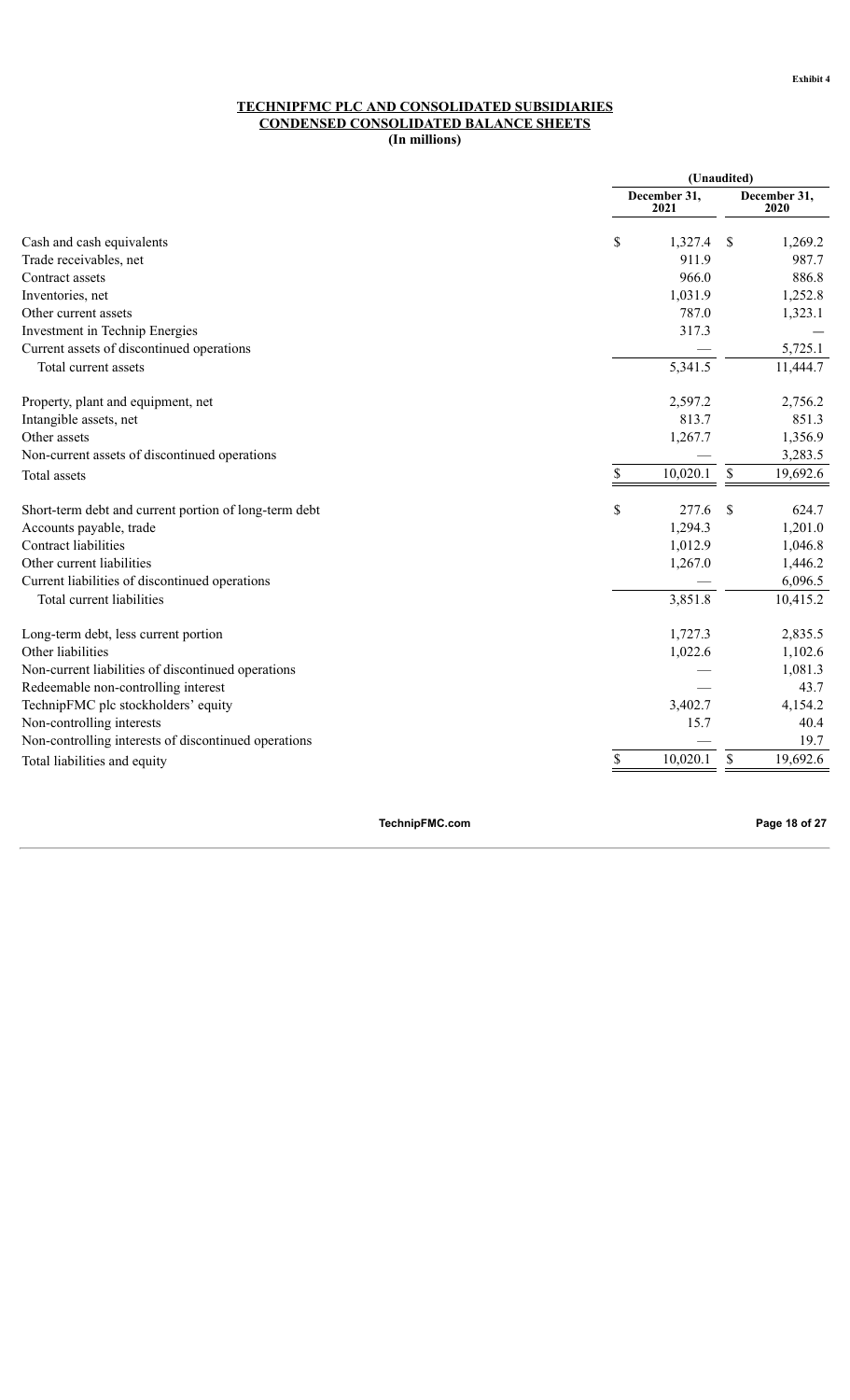#### **TECHNIPFMC PLC AND CONSOLIDATED SUBSIDIARIES CONSOLIDATED STATEMENTS OF CASH FLOWS (In millions, unaudited)**

|                                                                                                | <b>Three Months Ended</b><br>December 31. |               | Year Ended December 31, |
|------------------------------------------------------------------------------------------------|-------------------------------------------|---------------|-------------------------|
| (In millions)                                                                                  | 2021                                      | 2021          | 2020                    |
| Cash provided (required) by operating activities                                               |                                           |               |                         |
| Net income (loss)                                                                              | (162.0)                                   | 14.4          | (3,237.9)               |
| Net (income) loss from discontinued operations                                                 | \$<br>28.5                                | 72.6<br>\$    | (280.2)<br>\$           |
| Adjustments to reconcile net income (loss) to cash provided (required) by operating activities |                                           |               |                         |
| Depreciation                                                                                   | 72.3                                      | 291.3         | 308.7                   |
| Amortization                                                                                   | 23.4                                      | 94.1          | 103.4                   |
| Impairments                                                                                    | 28.2                                      | 49.1          | 3,273.8                 |
| Employee benefit plan and share-based compensation costs                                       | 11.8                                      | 34.3          | 36.4                    |
| Deferred income tax provision, net                                                             | (56.1)                                    | (95.1)        | (31.8)                  |
| Income (loss) from investment in Technip Energies                                              | 29.6                                      | (322.2)       |                         |
| Unrealized loss (gain) on derivative instruments and foreign exchange                          | 50.1                                      | 30.8          | (13.3)                  |
| Loss from equity affiliates, net of dividends received                                         | (10.0)                                    | (0.6)         | (58.2)                  |
| Loss on early extinguishment of debt                                                           | 22.4                                      | 61.9          |                         |
| Other                                                                                          | 13.5                                      | (5.5)         | (32.7)                  |
| Changes in operating assets and liabilities, net of effects of acquisitions                    |                                           |               |                         |
| Trade receivables, net and contract assets                                                     | 246.9                                     | (73.1)        | 433.4                   |
| Inventories, net                                                                               | 31.8                                      | 197.7         | 87.4                    |
| Accounts payable, trade                                                                        | 15.8                                      | 93.8          | (236.4)                 |
| <b>Contract liabilities</b>                                                                    | 105.7                                     | 0.9           | (61.8)                  |
| Income taxes payable (receivable), net                                                         | 35.8                                      | 214.7         | (56.1)                  |
| Other current assets and liabilities, net                                                      | 6.1                                       | 63.5          | 551.2                   |
| Other non-current assets and liabilities, net                                                  | (10.3)                                    | (7.6)         | (13.5)                  |
| Cash provided by operating activities from continuing operations                               | 483.5                                     | 715.0         | 772.4                   |
| Cash provided (required) by operating activities from discontinued operations                  |                                           | 66.3          | (115.5)                 |
| Cash provided by operating activities                                                          | 483.5                                     | 781.3         | 656.9                   |
|                                                                                                |                                           |               |                         |
| Cash provided (required) by investing activities                                               |                                           |               |                         |
| Capital expenditures                                                                           | (60.5)                                    | (191.7)       | (256.1)                 |
| Payment to acquire debt securities                                                             |                                           | (29.1)        | (3.9)                   |
| Proceeds from sale of debt securities                                                          |                                           | 27.4          | 51.5                    |
| Acquisition, net of cash acquired                                                              | (15.3)                                    | (15.3)        |                         |
| Proceeds from sale of assets                                                                   | 8.9                                       | 104.6         | 45.5                    |
| Proceeds from sales of investment in Technip Energies                                          | 116.4                                     | 900.9         |                         |
| Proceeds from repayment of advance to joint venture                                            | 12.5                                      | 25.0          | 26.7                    |
| Other                                                                                          |                                           |               | 15.5                    |
| Cash provided (required) by investing activities from continuing operations                    | 62.0                                      | 821.8         | (120.8)                 |
| Cash required by investing activities from discontinued operations                             |                                           | (4.5)         | (59.8)                  |
| Cash provided (required) by investing activities                                               | 62.0                                      | 817.3         | (180.6)                 |
|                                                                                                |                                           |               |                         |
| Cash required by financing activities                                                          |                                           |               |                         |
| Net decrease in short-term debt                                                                | (30.7)                                    | (62.0)        | (31.9)                  |
| Net decrease in commercial paper                                                               |                                           | (974.3)       | (340.9)                 |
| Proceeds from issuance of long-term debt                                                       |                                           | 1,164.4       | 223.2                   |
| Repayments of long-term debt                                                                   | (220.0)                                   | (1,462.2)     | (423.9)                 |
| Acquisition of non-controlling interest                                                        |                                           | (48.6)        |                         |
| Payments for debt issuance cost                                                                | (6.9)                                     | (60.4)        |                         |
| Dividends paid                                                                                 |                                           |               | (59.2)                  |
| Other                                                                                          | (0.4)                                     | (4.2)         | (19.2)                  |
| Cash required by financing activities from continuing operations                               | (258.0)                                   | (1, 447.3)    | (651.9)                 |
| Cash required by financing activities from discontinued operations                             |                                           | (3,617.7)     | (430.3)                 |
| Cash required by financing activities                                                          | (258.0)                                   | (5,065.0)     | (1,082.2)               |
|                                                                                                |                                           |               |                         |
| Effect of changes in foreign exchange rates on cash and cash equivalents                       | 5.9                                       | (14.0)        | 223.5                   |
| Change in cash and cash equivalents                                                            | 293.4                                     | (3,480.4)     | (382.4)                 |
| Cash and cash equivalents in the statement of cash flows, beginning of period                  | 1,034.0                                   | 4,807.8       | 5,190.2                 |
| Cash and cash equivalents in the statement of cash flows, end of period                        | 1,327.4<br>\$                             | \$<br>1,327.4 | \$<br>4,807.8           |
| Less: Cash and cash equivalents of discontinued operations                                     |                                           | \$            | \$<br>3,538.6           |
| Cash and cash equivalents of continuing operations at end of period                            | \$<br>1,327.4                             | 1,327.4<br>\$ | 1,269.2<br>\$           |

**TechnipFMC.com Page 19 of [27](#page-28-0)**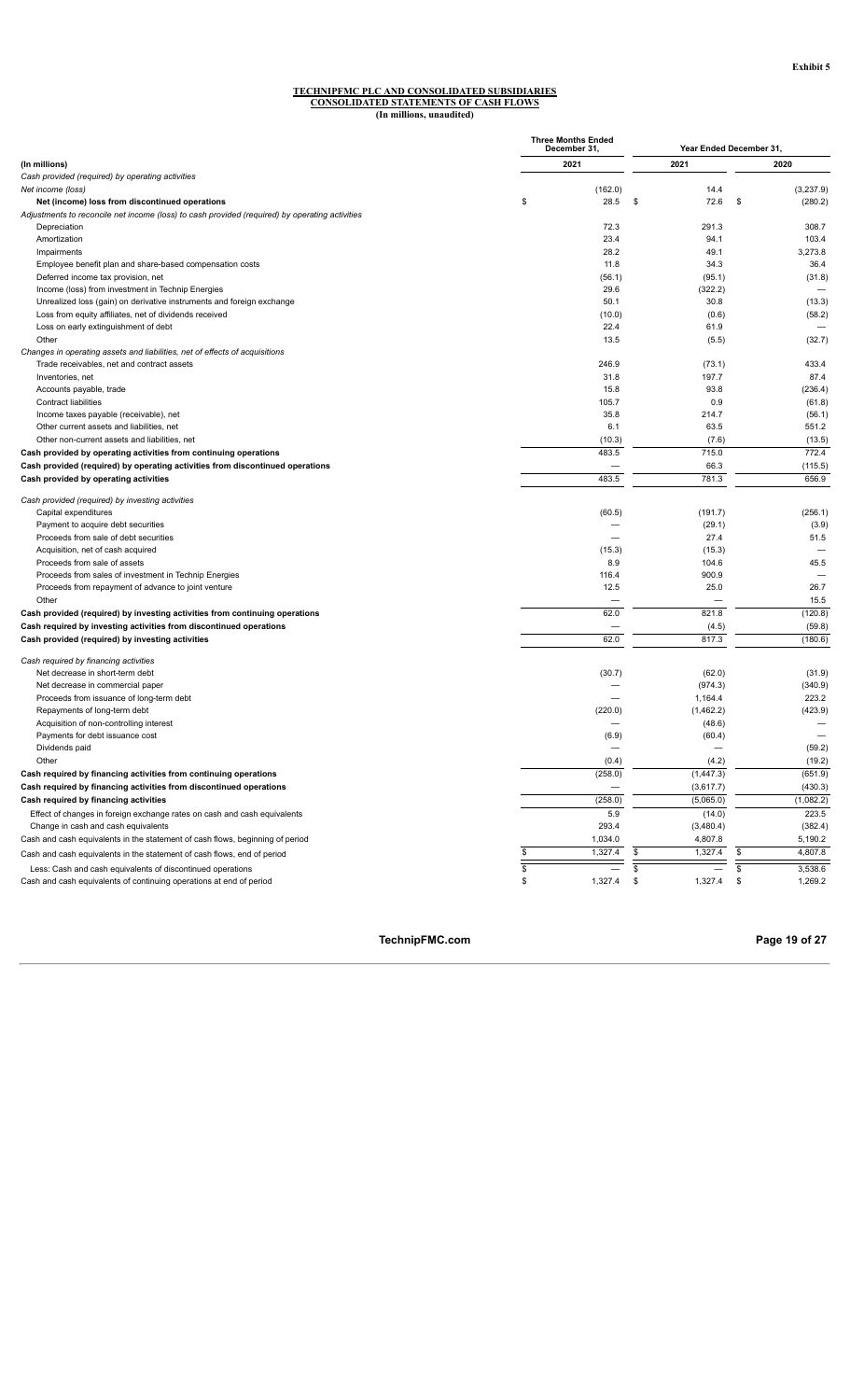#### **TECHNIPFMC PLC AND CONSOLIDATED SUBSIDIARIES RECONCILIATION OF GAAP TO NON-GAAP FINANCIAL MEASURES**

**(In millions, unaudited)**

#### **Charges and Credits**

In addition to financial results determined in accordance with U.S. generally accepted accounting principles (GAAP), the third quarter 2021 Earnings Release also includes non-GAAP financial measures (as defined in Item 10 of Regulation S-K of the Securities Exchange Act of 1934, as amended) and describes performance on a sequential and year-over-year basis against the comparable period in 2020. Net income, excluding charges and credits, as well as measures derived from it (including Diluted EPS, excluding charges and credits); Income before net interest expense and taxes, excluding charges and credits (Adjusted Operating profit); Depreciation and amortization, excluding charges and credits; Earnings before net interest expense, income taxes, depreciation and amortization, excluding charges and credits (Adjusted EBITDA); Adjusted EBITDA margin; Corporate expense, excluding charges and credits; Foreign exchange, net and other, excluding charges and credits; and net cash are non-GAAP financial measures. Management believes that the exclusion of charges and credits from these financial measures enables investors and management to more effectively evaluate TechnipFMC's operations and consolidated results of operations period-over-period, and to identify operating trends that could otherwise be masked or misleading to both investors and management by the excluded items. These measures are also used by management as performance measures in determining certain incentive compensation. The foregoing non-GAAP financial measures should be considered by investors in addition to, not as a substitute for or superior to, other measures of financial performance prepared in accordance with GAAP. The following is a reconciliation of the most comparable financial measures under GAAP to the non-GAAP financial measures.

|                                                                                                  |               |                                                                            |    |                                                                                       |    |                                      |     | <b>Three Months Ended</b>                                                        |   |                                                                                           |               |                                         |     |                                                                                                                     |
|--------------------------------------------------------------------------------------------------|---------------|----------------------------------------------------------------------------|----|---------------------------------------------------------------------------------------|----|--------------------------------------|-----|----------------------------------------------------------------------------------|---|-------------------------------------------------------------------------------------------|---------------|-----------------------------------------|-----|---------------------------------------------------------------------------------------------------------------------|
|                                                                                                  |               |                                                                            |    |                                                                                       |    |                                      |     | December 31, 2021                                                                |   |                                                                                           |               |                                         |     |                                                                                                                     |
|                                                                                                  |               | Loss from<br>continuing<br>operations<br>attributable to<br>TechnipFMC plc |    | Loss attributable<br>to non-controlling<br>interests from<br>continuing<br>operations |    | <b>Provision for</b><br>income taxes |     | <b>Net interest</b><br>expense and loss<br>on early<br>extinguishment of<br>debt |   | Income (loss)<br>before net interest<br>expense and<br>income taxes<br>(Operating profit) |               | <b>Depreciation and</b><br>amortization |     | <b>Earnings before</b><br>net interest<br>expense, income<br>taxes,<br>depreciation and<br>amortization<br>(EBITDA) |
| TechnipFMC plc, as reported                                                                      |               | (127.2)                                                                    | -S | (6.3)                                                                                 | -S | 39.4                                 | \$. | 56.7                                                                             | У | (37.4)                                                                                    | <sup>\$</sup> | 95.7                                    | \$. | 58.3                                                                                                                |
| Charges and (credits):                                                                           |               |                                                                            |    |                                                                                       |    |                                      |     |                                                                                  |   |                                                                                           |               |                                         |     |                                                                                                                     |
| Impairment and other charges                                                                     |               | 28.2                                                                       |    |                                                                                       |    |                                      |     |                                                                                  |   | 28.2                                                                                      |               |                                         |     | 28.2                                                                                                                |
| Restructuring and other charges                                                                  |               | 13.6                                                                       |    |                                                                                       |    | 0.6                                  |     |                                                                                  |   | 14.2                                                                                      |               |                                         |     | 14.2                                                                                                                |
| Loss from investment in Technip Energies                                                         |               | 29.6                                                                       |    |                                                                                       |    |                                      |     |                                                                                  |   | 29.6                                                                                      |               |                                         |     | 29.6                                                                                                                |
| Adjusted financial measures                                                                      |               | (55.8)                                                                     |    | (6.3)                                                                                 | -S | 40.0                                 |     | 56.7                                                                             |   | 34.6                                                                                      |               | 95.7                                    |     | 130.3                                                                                                               |
| Diluted loss per share from continuing operations<br>attributable to TechnipFMC plc, as reported | <sup>\$</sup> | (0.28)                                                                     |    |                                                                                       |    |                                      |     |                                                                                  |   |                                                                                           |               |                                         |     |                                                                                                                     |
| Adjusted diluted loss per share from continuing<br>operations attributable to TechnipFMC plc     | S             | (0.12)                                                                     |    |                                                                                       |    |                                      |     |                                                                                  |   |                                                                                           |               |                                         |     |                                                                                                                     |

|                                            |   |                                                                                   |    |                                                                                            |   |                                      |               | <b>Three Months Ended</b>                                                        |    |                                                                                 |               |                                  |               |                                                                                                                  |
|--------------------------------------------|---|-----------------------------------------------------------------------------------|----|--------------------------------------------------------------------------------------------|---|--------------------------------------|---------------|----------------------------------------------------------------------------------|----|---------------------------------------------------------------------------------|---------------|----------------------------------|---------------|------------------------------------------------------------------------------------------------------------------|
|                                            |   |                                                                                   |    |                                                                                            |   |                                      |               | September 30, 2021                                                               |    |                                                                                 |               |                                  |               |                                                                                                                  |
|                                            |   | <b>Loss from</b><br>continuing<br>operations<br>attributable to<br>TechnipFMC plc |    | Income<br>attributable to<br>non-controlling<br>interests from<br>continuing<br>operations |   | <b>Provision for</b><br>income taxes |               | <b>Net interest</b><br>expense and loss<br>on early<br>extinguishment of<br>debt |    | Income before net<br>interest expense<br>and income taxes<br>(Operating profit) |               | Depreciation and<br>amortization |               | <b>Earnings before net</b><br>interest expense,<br>income taxes,<br>depreciation and<br>amortization<br>(EBITDA) |
| TechnipFMC plc, as reported                | S | (40.6)                                                                            | -S | 1.6                                                                                        | S | 12.3                                 | <sup>\$</sup> | 55.3                                                                             | S  | 28.6                                                                            | <sup>\$</sup> | 96.5                             | <sup>\$</sup> | 125.1                                                                                                            |
| Charges and (credits):                     |   |                                                                                   |    |                                                                                            |   |                                      |               |                                                                                  |    |                                                                                 |               |                                  |               |                                                                                                                  |
| Impairment and other charges               |   | 38.0                                                                              |    |                                                                                            |   |                                      |               |                                                                                  |    | 38.0                                                                            |               |                                  |               | 38.0                                                                                                             |
| Restructuring and other charges            |   | 6.1                                                                               |    |                                                                                            |   | (0.1)                                |               | --                                                                               |    | 6.0                                                                             |               |                                  |               | 6.0                                                                                                              |
| Income from investment in Technip Energies |   | (28.5)                                                                            |    |                                                                                            |   | $\overline{\phantom{a}}$             |               |                                                                                  |    | (28.5)                                                                          |               |                                  |               | (28.5)                                                                                                           |
| Adjusted financial measures                |   | (25.0)                                                                            | S  | 1.6                                                                                        |   | 12.2                                 |               | 55.3                                                                             | -S | 44.1                                                                            |               | 96.5                             | -8            | 140.6                                                                                                            |
|                                            |   |                                                                                   |    |                                                                                            |   |                                      |               |                                                                                  |    |                                                                                 |               |                                  |               |                                                                                                                  |

Diluted loss per share from continuing operations attributable to TechnipFMC plc, as reported \$ (0.09) Adjusted diluted loss per share from continuing operations attributable to TechnipFMC plc \$ (0.06)

**TechnipFMC.com Page 20 of [27](#page-28-0)**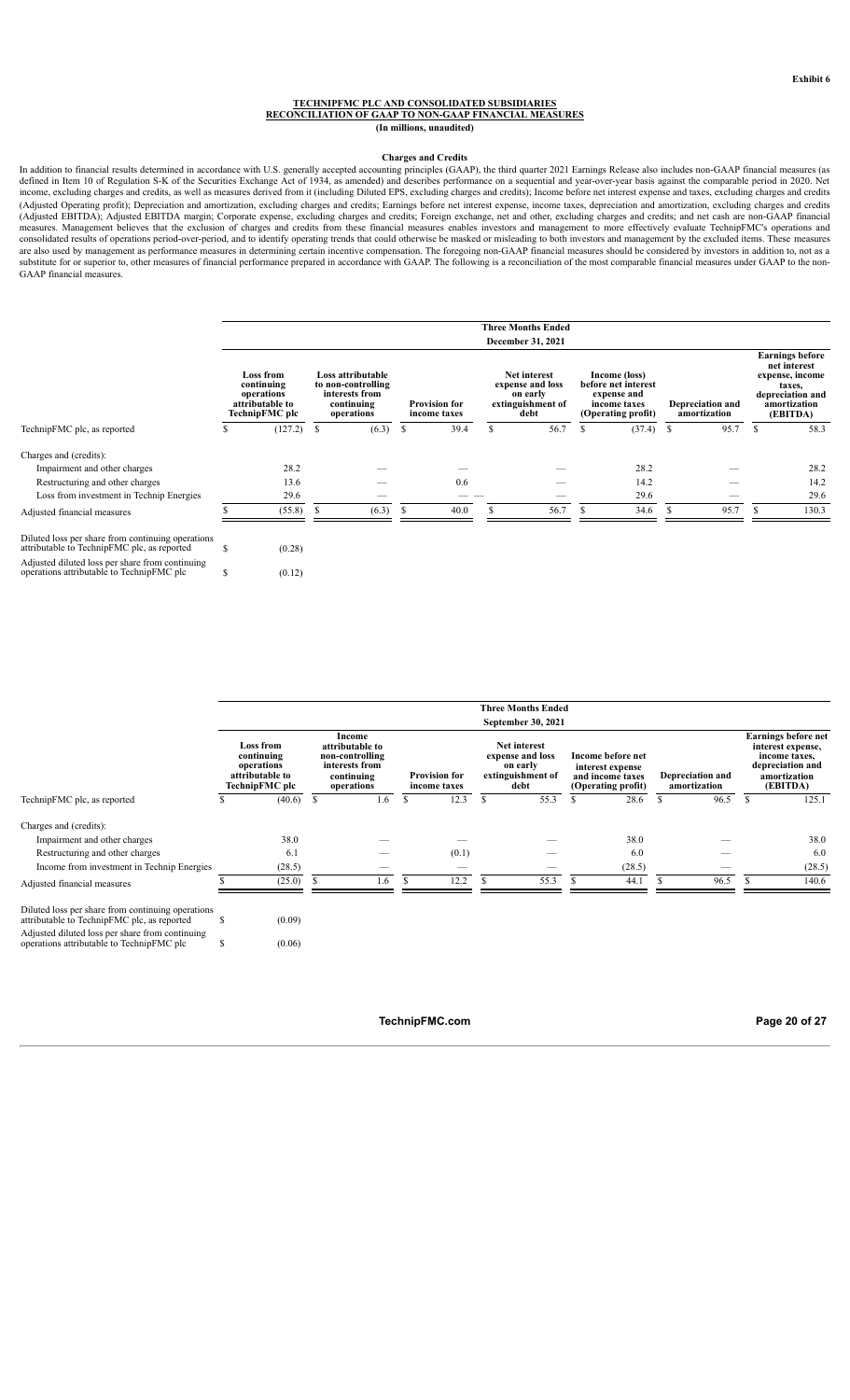#### **TECHNIPFMC PLC AND CONSOLIDATED SUBSIDIARIES RECONCILIATION OF GAAP TO NON-GAAP FINANCIAL MEASURES (In millions, unaudited)**

|                                                                                                  |   |                                                                                   |    |                                                                                            |   |                                      |              | <b>Three Months Ended</b>      |   |                                                                                           |    |                                  |               |                                                                                                                     |
|--------------------------------------------------------------------------------------------------|---|-----------------------------------------------------------------------------------|----|--------------------------------------------------------------------------------------------|---|--------------------------------------|--------------|--------------------------------|---|-------------------------------------------------------------------------------------------|----|----------------------------------|---------------|---------------------------------------------------------------------------------------------------------------------|
|                                                                                                  |   |                                                                                   |    |                                                                                            |   |                                      |              | <b>December 31, 2020</b>       |   |                                                                                           |    |                                  |               |                                                                                                                     |
|                                                                                                  |   | <b>Loss from</b><br>continuing<br>operations<br>attributable to<br>TechnipFMC plc |    | Income<br>attributable to<br>non-controlling<br>interests from<br>continuing<br>operations |   | <b>Provision for</b><br>income taxes |              | <b>Net interest</b><br>expense |   | Income (loss)<br>before net interest<br>expense and<br>income taxes<br>(Operating profit) |    | Depreciation and<br>amortization |               | <b>Earnings before</b><br>net interest<br>expense, income<br>taxes,<br>depreciation and<br>amortization<br>(EBITDA) |
| TechnipFMC plc, as reported                                                                      |   | (75.5)                                                                            | S. | 19.9                                                                                       | S | 5.9                                  | $\mathbb{S}$ | 9.1                            | S | (40.6)                                                                                    | -S | 113.8                            | <sup>\$</sup> | 73.2                                                                                                                |
| Charges and (credits):                                                                           |   |                                                                                   |    |                                                                                            |   |                                      |              |                                |   |                                                                                           |    |                                  |               |                                                                                                                     |
| Impairment and other charges                                                                     |   | 27.7                                                                              |    |                                                                                            |   | 1.4                                  |              |                                |   | 29.1                                                                                      |    |                                  |               | 29.1                                                                                                                |
| Restructuring and other charges                                                                  |   | 16.5                                                                              |    |                                                                                            |   | 0.2                                  |              |                                |   | 16.7                                                                                      |    |                                  |               | 16.7                                                                                                                |
| Direct Covid 19 expenses                                                                         |   | 0.7                                                                               |    |                                                                                            |   | (0.7)                                |              |                                |   |                                                                                           |    |                                  |               |                                                                                                                     |
| Purchase price accounting adjustment                                                             |   | 0.1                                                                               |    |                                                                                            |   | (0.1)                                |              |                                |   |                                                                                           |    |                                  |               |                                                                                                                     |
| Valuation allowance                                                                              |   | 3.1                                                                               |    |                                                                                            |   | (3.1)                                |              |                                |   |                                                                                           |    |                                  |               |                                                                                                                     |
| Adjusted financial measures                                                                      |   | (27.4)                                                                            | S. | 19.9                                                                                       |   | 3.6                                  |              | 9.1                            |   | 5.2                                                                                       |    | 113.8                            |               | 119.0                                                                                                               |
| Diluted loss per share from continuing operations<br>attributable to TechnipFMC plc, as reported | S | (0.17)                                                                            |    |                                                                                            |   |                                      |              |                                |   |                                                                                           |    |                                  |               |                                                                                                                     |
| Adjusted diluted loss per share from continuing<br>operations attributable to TechnipFMC plc     | S | (0.06)                                                                            |    |                                                                                            |   |                                      |              |                                |   |                                                                                           |    |                                  |               |                                                                                                                     |

**TechnipFMC.com Page 21 of [27](#page-28-0)**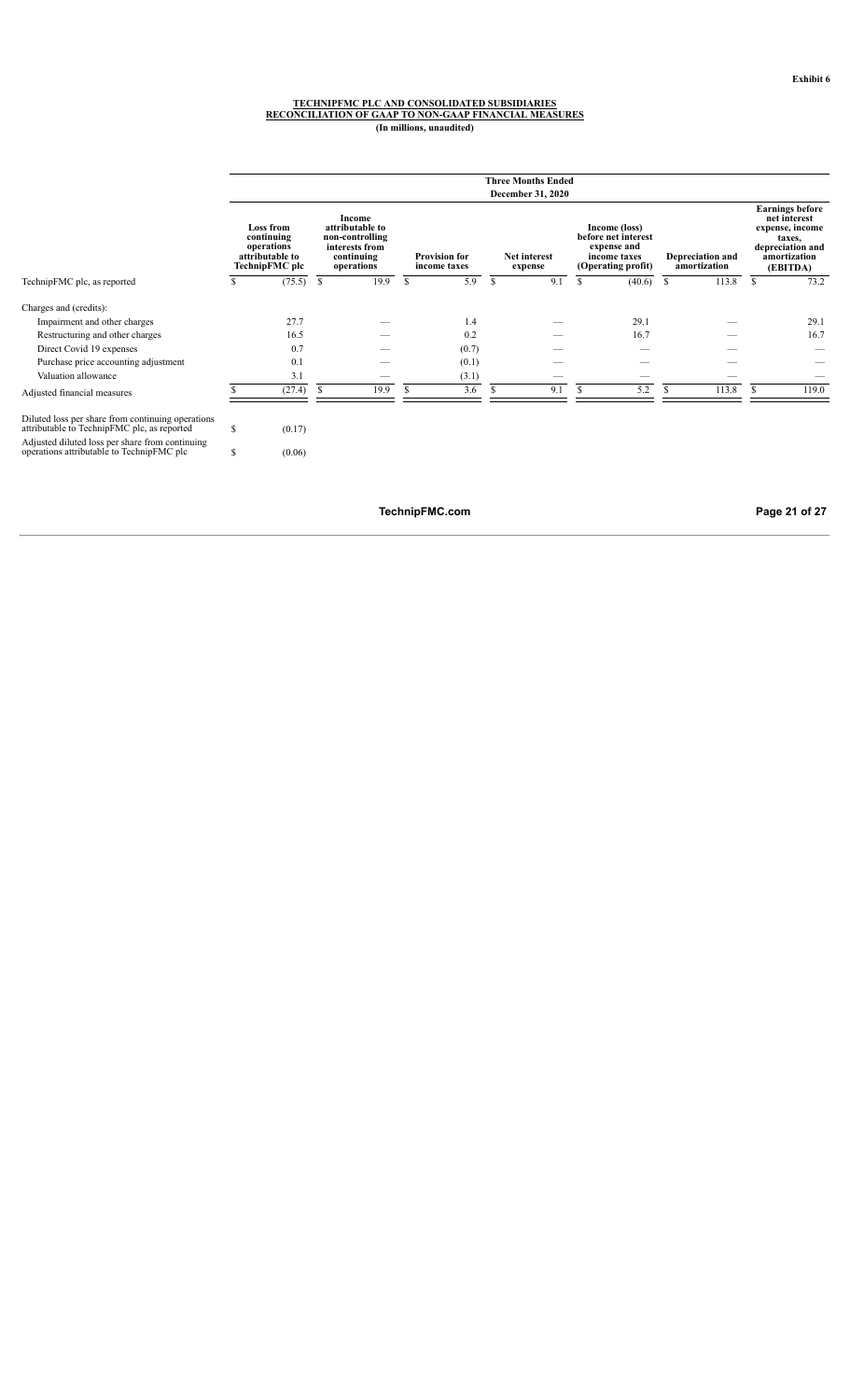#### **TECHNIPFMC PLC AND CONSOLIDATED SUBSIDIARIES RECONCILIATION OF GAAP TO NON-GAAP FINANCIAL MEASURES (In millions, unaudited)**

|                                                                                                      |   |                                                                                     |    |                                                                                           |    |                                      |   | <b>Year Ended</b>                                                                |          |                                                                                       |    |                                         |     |                                                                                                                     |
|------------------------------------------------------------------------------------------------------|---|-------------------------------------------------------------------------------------|----|-------------------------------------------------------------------------------------------|----|--------------------------------------|---|----------------------------------------------------------------------------------|----------|---------------------------------------------------------------------------------------|----|-----------------------------------------|-----|---------------------------------------------------------------------------------------------------------------------|
|                                                                                                      |   |                                                                                     |    |                                                                                           |    |                                      |   | December 31, 2021                                                                |          |                                                                                       |    |                                         |     |                                                                                                                     |
|                                                                                                      |   | Income (loss)<br>from continuing<br>operations<br>attributable to<br>TechnipFMC plc |    | Loss attributable<br>to non-<br>controlling<br>interests from<br>continuing<br>operations |    | <b>Provision for</b><br>income taxes |   | <b>Net interest</b><br>expense and loss<br>on early<br>extinguishment of<br>debt |          | Income before<br>net interest<br>expense and<br>income taxes<br>(Operating<br>profit) |    | <b>Depreciation and</b><br>amortization |     | <b>Earnings before</b><br>net interest<br>expense, income<br>taxes,<br>depreciation and<br>amortization<br>(EBITDA) |
| TechnipFMC plc, as reported                                                                          |   | 87.8                                                                                | S  | (0.8)                                                                                     | -S | 111.1                                | S | 205.2                                                                            | <b>S</b> | 403.3                                                                                 | S  | 385.4                                   | - S | 788.7                                                                                                               |
| Charges and (credits):                                                                               |   |                                                                                     |    |                                                                                           |    |                                      |   |                                                                                  |          |                                                                                       |    |                                         |     |                                                                                                                     |
| Impairment and other charges*                                                                        |   | 85.8                                                                                |    |                                                                                           |    |                                      |   |                                                                                  |          | 85.8                                                                                  |    |                                         |     | 85.8                                                                                                                |
| Restructuring and other charges                                                                      |   | 27.3                                                                                |    |                                                                                           |    | 0.8                                  |   |                                                                                  |          | 28.1                                                                                  |    |                                         |     | 28.1                                                                                                                |
| Income from investment in Technip Energies                                                           |   | (322.2)                                                                             |    |                                                                                           |    |                                      |   |                                                                                  |          | (322.2)                                                                               |    |                                         |     | (322.2)                                                                                                             |
| Adjusted financial measures                                                                          |   | (121.3)                                                                             | -S | (0.8)                                                                                     | -S | 111.9                                |   | 205.2                                                                            | <b>S</b> | 195.0                                                                                 | -S | 385.4                                   |     | 580.4                                                                                                               |
| Diluted earnings per share from continuing operations<br>attributable to TechnipFMC plc, as reported |   | 0.19                                                                                |    |                                                                                           |    |                                      |   |                                                                                  |          |                                                                                       |    |                                         |     |                                                                                                                     |
| Adjusted diluted loss per share from continuing operations<br>attributable to TechnipFMC plc         | ъ | (0.27)                                                                              |    |                                                                                           |    |                                      |   |                                                                                  |          |                                                                                       |    |                                         |     |                                                                                                                     |

\*Includes \$36.7 million impairment relating to our equity method investment.

|                                                                                                                                                                                                  |        |                                                                                   |                                                                                            |   |                                      | <b>Year Ended</b>              |   |                                                                                  |                                  |    |                                                                                                                     |
|--------------------------------------------------------------------------------------------------------------------------------------------------------------------------------------------------|--------|-----------------------------------------------------------------------------------|--------------------------------------------------------------------------------------------|---|--------------------------------------|--------------------------------|---|----------------------------------------------------------------------------------|----------------------------------|----|---------------------------------------------------------------------------------------------------------------------|
|                                                                                                                                                                                                  |        |                                                                                   |                                                                                            |   |                                      | December 31, 2020              |   |                                                                                  |                                  |    |                                                                                                                     |
|                                                                                                                                                                                                  |        | <b>Loss from</b><br>continuing<br>operations<br>attributable to<br>TechnipFMC plc | Income<br>attributable to<br>non-controlling<br>interests from<br>continuing<br>operations |   | <b>Provision for</b><br>income taxes | <b>Net interest</b><br>expense |   | Loss before net<br>interest expense<br>and income taxes<br>(Operating<br>profit) | Depreciation and<br>amortization |    | <b>Earnings before</b><br>net interest<br>expense, income<br>taxes,<br>depreciation and<br>amortization<br>(EBITDA) |
| TechnipFMC plc, as reported                                                                                                                                                                      |        | $(3,552.6)$ \$                                                                    | 34.5                                                                                       | S | $19.4$ \$                            | 81.8                           | S | $(3,416.9)$ \$                                                                   | 412.1                            | -S | (3,004.8)                                                                                                           |
| Charges and (credits):                                                                                                                                                                           |        |                                                                                   |                                                                                            |   |                                      |                                |   |                                                                                  |                                  |    |                                                                                                                     |
| Impairment and other charges                                                                                                                                                                     |        | 3,260.4                                                                           |                                                                                            |   | 13.4                                 |                                |   | 3,273.8                                                                          |                                  |    | 3,273.8                                                                                                             |
| Restructuring and other charges                                                                                                                                                                  |        | 65.4                                                                              |                                                                                            |   | 5.0                                  |                                |   | 70.4                                                                             |                                  |    | 70.4                                                                                                                |
| Direct Covid-19 expenses                                                                                                                                                                         |        | 51.6                                                                              |                                                                                            |   | 6.2                                  |                                |   | 57.8                                                                             |                                  |    | 57.8                                                                                                                |
| Purchase price accounting adjustment                                                                                                                                                             |        | 6.6                                                                               |                                                                                            |   | 1.9                                  |                                |   | 8.5                                                                              | (8.5)                            |    |                                                                                                                     |
| Adjusted financial measures                                                                                                                                                                      |        | $(168.6)$ \$                                                                      | 34.5                                                                                       | S | 45.9                                 | 81.8                           |   | $(6.4)$ \$                                                                       | 403.6                            |    | 397.2                                                                                                               |
| Diluted loss per share from continuing operations<br>attributable to TechnipFMC plc, as reported<br>Adjusted diluted loss per share from continuing operations<br>attributable to TechnipFMC plc | S<br>ъ | (7.92)<br>(0.38)                                                                  |                                                                                            |   |                                      |                                |   |                                                                                  |                                  |    |                                                                                                                     |

**TechnipFMC.com Page 22 of [27](#page-28-0)**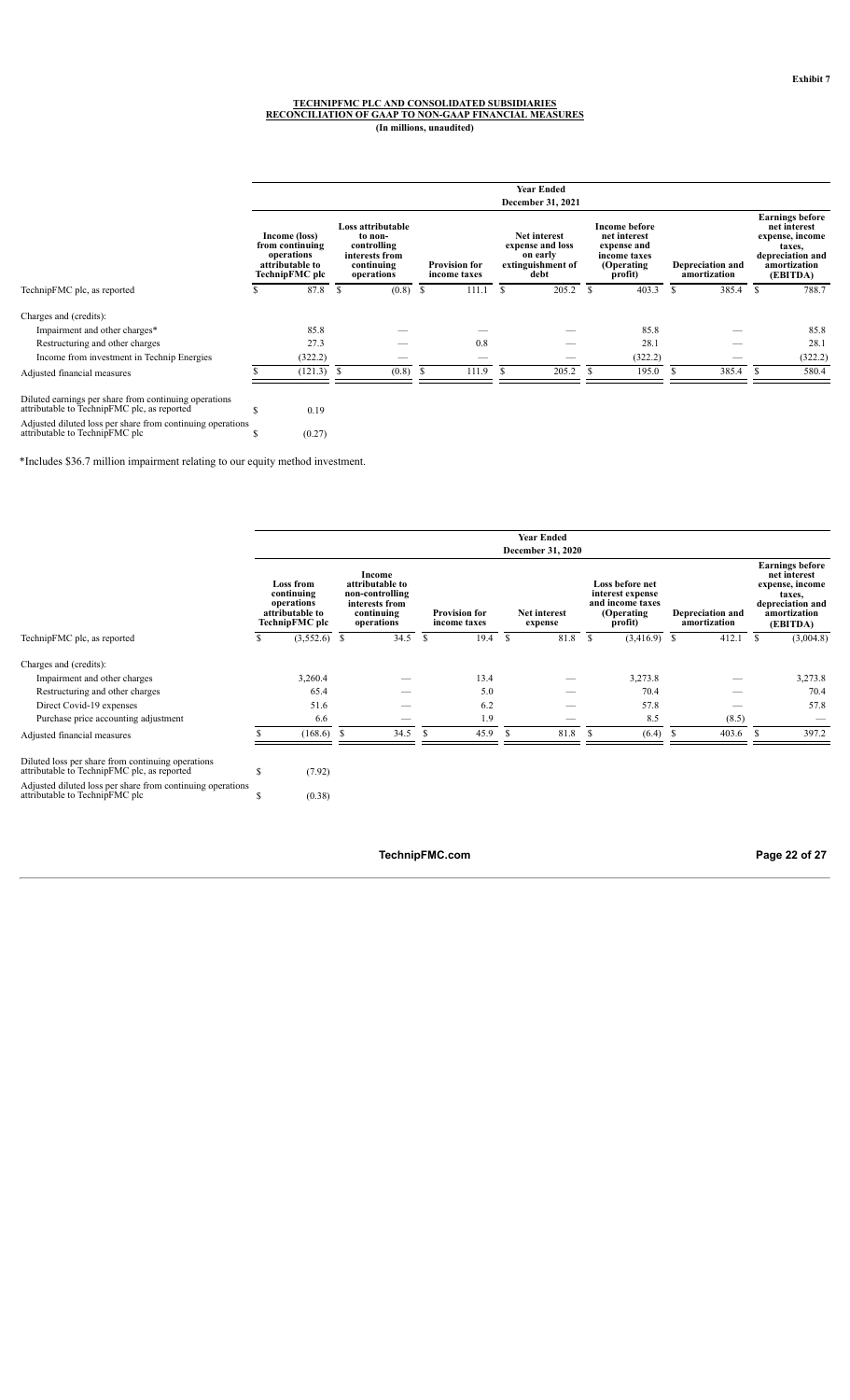#### **TECHNIPFMC PLC AND CONSOLIDATED SUBSIDIARIES RECONCILIATION OF GAAP TO NON-GAAP FINANCIAL MEASURES**

**(In millions, unaudited)**

|                                                |    |                 |    |                                 |    | <b>Three Months Ended</b><br>December 31, 2021 |      |                                    |              |              |
|------------------------------------------------|----|-----------------|----|---------------------------------|----|------------------------------------------------|------|------------------------------------|--------------|--------------|
|                                                |    | Subsea          |    | Surface<br><b>Technologies</b>  |    | Corporate<br><b>Expense</b>                    |      | Foreign Exchange,<br>net and Other |              | <b>Total</b> |
| Revenue                                        | S. | 1,236.2         | \$ | 287.1                           | \$ | $\overline{\phantom{m}}$                       | \$   | $=$                                | \$           | 1,523.3      |
| Operating profit (loss), as reported (pre-tax) | \$ | 8.5             | \$ | 8.8                             | \$ | $(29.7)$ \$                                    |      | $(25.0)$ \$                        |              | (37.4)       |
| Charges and (credits):                         |    |                 |    |                                 |    |                                                |      |                                    |              |              |
| Impairment and other charges                   |    | 26.6            |    | 1.6                             |    |                                                |      |                                    |              | 28.2         |
| Restructuring and other charges                |    | 9.8             |    | 2.2                             |    | 2.2                                            |      |                                    |              | 14.2         |
| Loss from investment in Technip Energies       |    | $\qquad \qquad$ |    | $\hspace{0.1mm}-\hspace{0.1mm}$ |    |                                                |      | 29.6                               |              | 29.6         |
| Subtotal                                       |    | 36.4            |    | 3.8                             |    | 2.2                                            |      | 29.6                               |              | 72.0         |
| Adjusted Operating profit (loss)               |    | 44.9            |    | 12.6                            |    | (27.5)                                         |      | 4.6                                |              | 34.6         |
| Depreciation and amortization                  |    | 78.7            |    | 16.3                            |    | 0.7                                            |      |                                    |              | 95.7         |
| Adjusted EBITDA                                |    | 123.6           | S  | 28.9                            | S  | (26.8)                                         | - \$ | 4.6                                | $\mathbb{S}$ | 130.3        |
| Operating profit margin, as reported           |    | $0.7 \%$        |    | 3.1 %                           |    |                                                |      |                                    |              | $-2.5 \%$    |
| Adjusted Operating profit margin               |    | 3.6 $%$         |    | 4.4 %                           |    |                                                |      |                                    |              | 2.3 %        |
| Adjusted EBITDA margin                         |    | 10.0%           |    | 10.1%                           |    |                                                |      |                                    |              | 8.6 %        |
|                                                |    |                 |    |                                 |    |                                                |      |                                    |              |              |

|                                                |               |              |                                       |              | <b>Three Months Ended</b><br>September 30, 2021 |                                    |               |              |
|------------------------------------------------|---------------|--------------|---------------------------------------|--------------|-------------------------------------------------|------------------------------------|---------------|--------------|
|                                                | <b>Subsea</b> |              | <b>Surface</b><br><b>Technologies</b> |              | Corporate<br><b>Expense</b>                     | Foreign Exchange,<br>net and Other |               | <b>Total</b> |
| Revenue                                        | \$<br>1,312.1 | \$           | 267.3                                 | $\mathbb{S}$ | $\equiv$                                        | \$<br>$\equiv$                     | \$            | 1,579.4      |
| Operating profit (loss), as reported (pre-tax) | \$<br>23.5    | $\mathbb{S}$ | 12.1                                  | \$           | $(29.3)$ \$                                     | 22.3                               | <sup>\$</sup> | 28.6         |
| Charges and (credits):                         |               |              |                                       |              |                                                 |                                    |               |              |
| Impairment and other charges*                  | 38.0          |              |                                       |              |                                                 |                                    |               | 38.0         |
| Restructuring and other charges                | 5.6           |              |                                       |              | 0.4                                             |                                    |               | 6.0          |
| Income from investment in Technip Energies     |               |              |                                       |              |                                                 | (28.5)                             |               | (28.5)       |
| Subtotal                                       | 43.6          |              |                                       |              | 0.4                                             | (28.5)                             |               | 15.5         |
| Adjusted Operating profit (loss)               | 67.1          |              | 12.1                                  |              | (28.9)                                          | (6.2)                              |               | 44.1         |
| Depreciation and amortization                  | 79.4          |              | 16.3                                  |              | 0.8                                             |                                    |               | 96.5         |
| Adjusted EBITDA                                | 146.5         |              | 28.4                                  | \$           | $(28.1)$ \$                                     | (6.2)                              | \$            | 140.6        |
| Operating profit margin, as reported           | $1.8\%$       |              | 4.5 $%$                               |              |                                                 |                                    |               | $1.8\ \%$    |
| Adjusted Operating profit margin               | 5.1 %         |              | 4.5 $%$                               |              |                                                 |                                    |               | 2.8 %        |
| Adjusted EBITDA margin                         | $11.2\%$      |              | $10.6\%$                              |              |                                                 |                                    |               | 8.9%         |

\*Includes \$36.7 million impairment relating to our equity method investment.

**TechnipFMC.com Page 23 of [27](#page-28-0)**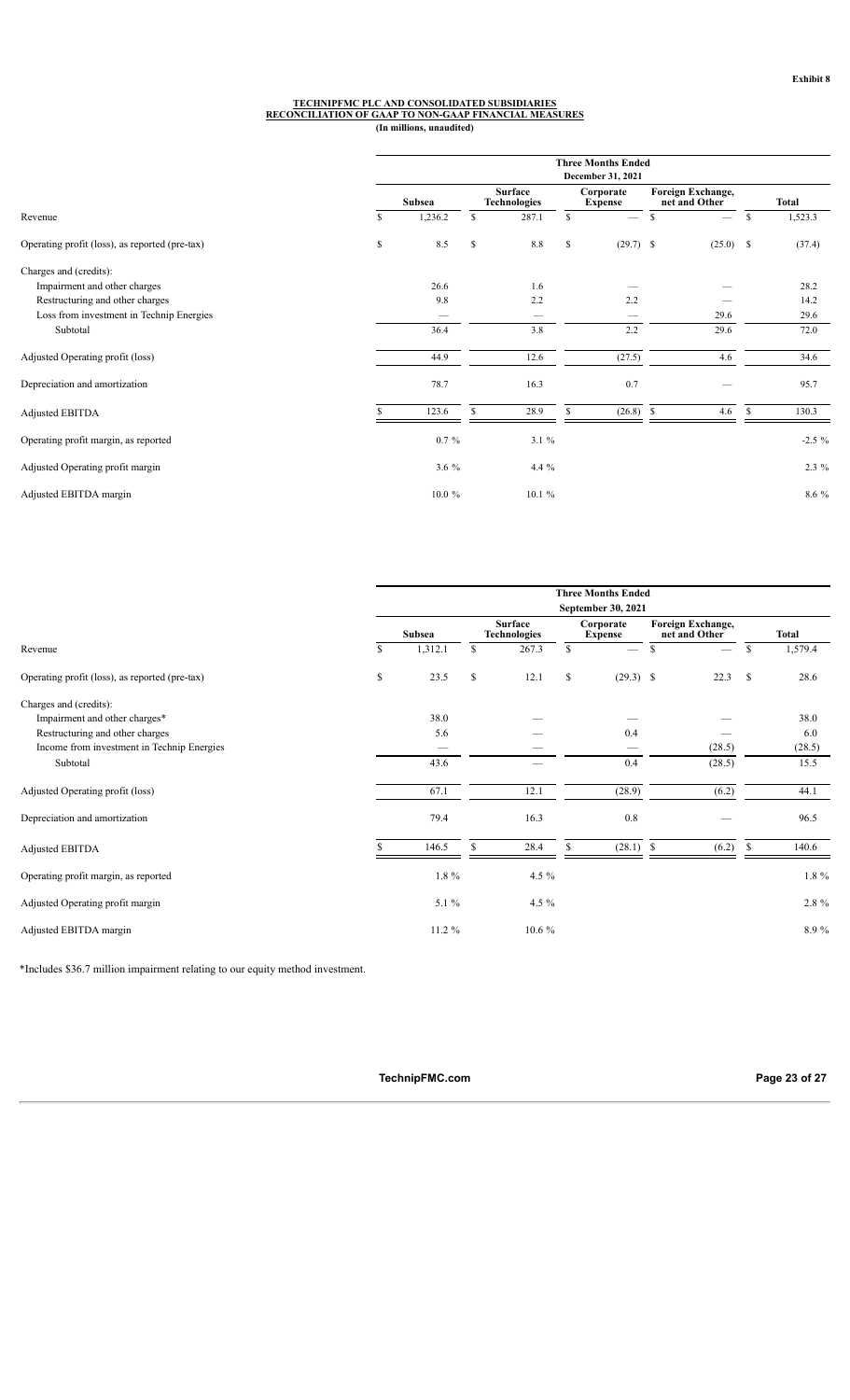#### **TECHNIPFMC PLC AND CONSOLIDATED SUBSIDIARIES RECONCILIATION OF GAAP TO NON-GAAP FINANCIAL MEASURES (In millions, unaudited)**

|                                                |               |         |                                       | <b>Three Months Ended</b><br>December 31, 2020 |              |                          |               |              |
|------------------------------------------------|---------------|---------|---------------------------------------|------------------------------------------------|--------------|--------------------------|---------------|--------------|
|                                                |               | Subsea  | <b>Surface</b><br><b>Technologies</b> | Corporate<br><b>Expense</b>                    |              | Foreign Exchange,<br>net |               | <b>Total</b> |
| Revenue                                        | <sup>\$</sup> | 1,338.0 | \$<br>262.3                           | \$<br>$\overline{\phantom{m}}$                 | $\mathbb{S}$ | $\overline{\phantom{0}}$ | \$            | 1,600.3      |
| Operating profit (loss), as reported (pre-tax) |               | (9.5)   | 15.1                                  | (59.8)                                         |              | 13.6                     | <sup>\$</sup> | (40.6)       |
| Charges and (credits):                         |               |         |                                       |                                                |              |                          |               |              |
| Impairment and other charges                   |               | 27.9    | 1.2                                   |                                                |              |                          |               | 29.1         |
| Restructuring and other charges                |               | 16.8    | (0.8)                                 | 0.7                                            |              |                          |               | 16.7         |
| Subtotal                                       |               | 44.7    | 0.4                                   | 0.7                                            |              |                          |               | 45.8         |
| Adjusted Operating profit (loss)               |               | 35.2    | 15.5                                  | (59.1)                                         |              | 13.6                     |               | 5.2          |
| Depreciation and amortization                  |               | 81.3    | 15.4                                  | 17.1                                           |              |                          |               | 113.8        |
| Adjusted EBITDA                                |               | 116.5   | \$<br>30.9                            | \$<br>$(42.0)$ \$                              |              | 13.6                     | \$            | 119.0        |
| Operating profit margin, as reported           |               | $-0.7%$ | 5.8%                                  |                                                |              |                          |               | $-2.5\%$     |
| Adjusted Operating profit margin               |               | $2.6\%$ | 5.9%                                  |                                                |              |                          |               | $0.3\%$      |
| Adjusted EBITDA margin                         |               | 8.7%    | $11.8\%$                              |                                                |              |                          |               | 7.4 %        |

**TechnipFMC.com Page 24 of [27](#page-28-0)**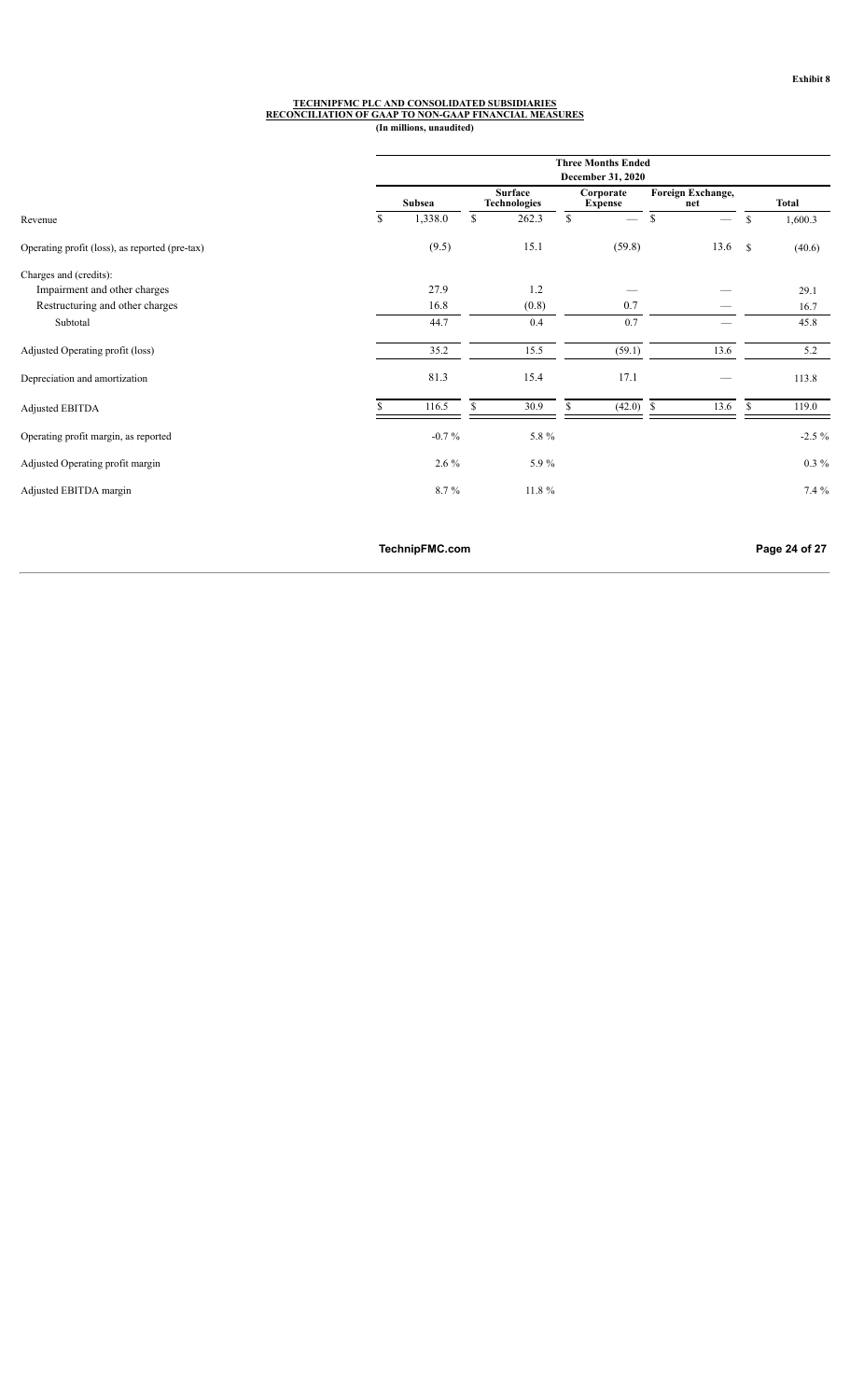#### **TECHNIPFMC PLC AND CONSOLIDATED SUBSIDIARIES RECONCILIATION OF GAAP TO NON-GAAP FINANCIAL MEASURES**

**(In millions, unaudited)**

|                                                |               |              |                                       | <b>Year Ended</b>                                |                                       |               |              |
|------------------------------------------------|---------------|--------------|---------------------------------------|--------------------------------------------------|---------------------------------------|---------------|--------------|
|                                                | <b>Subsea</b> |              | <b>Surface</b><br><b>Technologies</b> | December 31, 2021<br>Corporate<br><b>Expense</b> | Foreign<br>Exchange, net<br>and Other |               | <b>Total</b> |
| Revenue                                        | \$<br>5,329.1 | \$           | 1,074.4                               | \$                                               | \$<br>$\overline{\phantom{0}}$        | \$            | 6,403.5      |
| Operating profit (loss), as reported (pre-tax) | \$<br>141.4   | $\mathbb{S}$ | 42.0                                  | \$<br>$(118.1)$ \$                               | 338.0                                 | <sup>\$</sup> | 403.3        |
| Charges and (credits):                         |               |              |                                       |                                                  |                                       |               |              |
| Impairment and other charges*                  | 80.9          |              | 1.9                                   | 3.0                                              |                                       |               | 85.8         |
| Restructuring and other charges                | 19.8          |              | 5.7                                   | 2.6                                              |                                       |               | 28.1         |
| Income from investment in Technip Energies     |               |              |                                       |                                                  | (322.2)                               |               | (322.2)      |
| Subtotal                                       | 100.7         |              | 7.6                                   | 5.6                                              | (322.2)                               |               | (208.3)      |
| Adjusted Operating profit (loss)               | 242.1         |              | 49.6                                  | (112.5)                                          | 15.8                                  |               | 195.0        |
| Depreciation and amortization                  | 317.2         |              | 64.8                                  | 3.4                                              |                                       |               | 385.4        |
| Adjusted EBITDA                                | 559.3         | S            | 114.4                                 | \$<br>$(109.1)$ \$                               | 15.8                                  | \$            | 580.4        |
| Operating profit margin, as reported           | $2.7\%$       |              | 3.9%                                  |                                                  |                                       |               | 6.3 %        |
| Adjusted Operating profit margin               | 4.5 $%$       |              | 4.6 $%$                               |                                                  |                                       |               | $3.0 \%$     |
| Adjusted EBITDA margin                         | 10.5 %        |              | 10.6 %                                |                                                  |                                       |               | 9.1 %        |

\*Includes \$36.7 million impairment relating to our equity method investment.

|                                        |                 |                                       | <b>Year Ended</b><br><b>December 31, 2020</b> |                          |    |              |
|----------------------------------------|-----------------|---------------------------------------|-----------------------------------------------|--------------------------|----|--------------|
|                                        | <b>Subsea</b>   | <b>Surface</b><br><b>Technologies</b> | Corporate<br><b>Expense</b>                   | Foreign<br>Exchange, net |    | <b>Total</b> |
| Revenue                                | \$<br>5,471.4   | \$<br>1,059.2                         | \$                                            | \$                       | \$ | 6,530.6      |
| Operating loss, as reported (pre-tax)  | \$<br>(2,815.5) | \$<br>(429.3)                         | \$<br>$(131.9)$ \$                            | (40.2)                   | -S | (3,416.9)    |
| Charges and (credits):                 |                 |                                       |                                               |                          |    |              |
| Impairment and other charges           | 2,854.5         | 419.3                                 |                                               |                          |    | 3,273.8      |
| Restructuring and other charges        | 52.9            | 13.2                                  | 4.3                                           |                          |    | 70.4         |
| Direct COVID - 19 expenses             | 50.1            | 7.7                                   |                                               |                          |    | 57.8         |
| Purchase price accounting adjustments  | 8.5             |                                       |                                               |                          |    | 8.5          |
| Subtotal                               | 2,966.0         | 440.2                                 | 4.3                                           |                          |    | 3,410.5      |
| Adjusted Operating profit (loss)       | 150.5           | 10.9                                  | (127.6)                                       | (40.2)                   |    | (6.4)        |
| Adjusted Depreciation and amortization | 316.4           | 70.1                                  | 17.1                                          |                          |    | 403.6        |
| Adjusted EBITDA                        | 466.9           | \$<br>81.0                            | \$<br>$(110.5)$ \$                            | (40.2)                   | \$ | 397.2        |
| Operating profit margin, as reported   | $-51.5 \%$      | $-40.5 \%$                            |                                               |                          |    | $-52.3%$     |
| Adjusted Operating profit margin       | 2.8 %           | $1.0 \%$                              |                                               |                          |    | $-0.1 \%$    |
| Adjusted EBITDA margin                 | $8.5\%$         | 7.6 %                                 |                                               |                          |    | $6.1\%$      |

**TechnipFMC.com Page 25 of [27](#page-28-0)**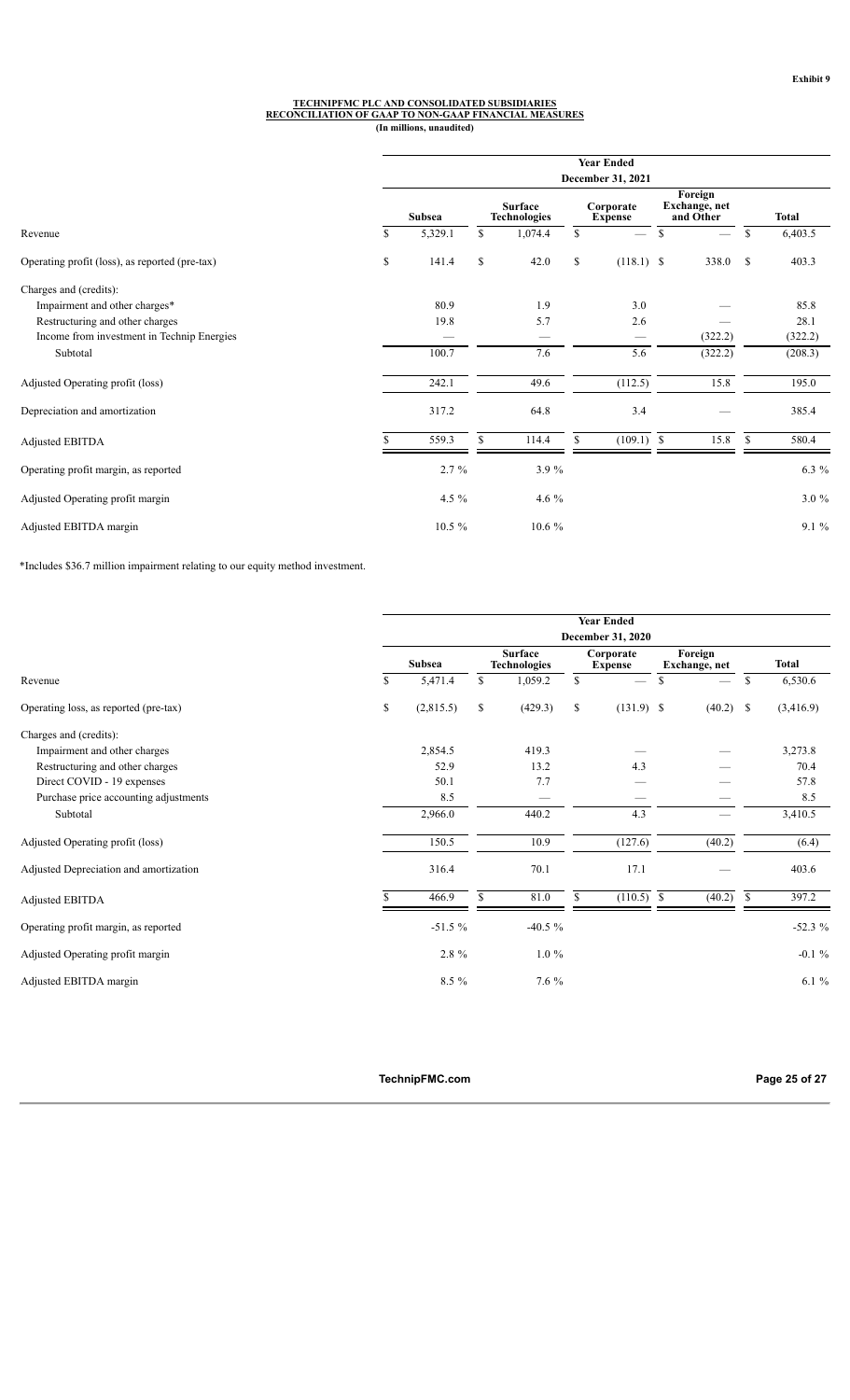#### **TECHNIPFMC PLC AND CONSOLIDATED SUBSIDIARIES RECONCILIATION OF GAAP TO NON-GAAP FINANCIAL MEASURES (In millions, unaudited)**

|                                                       | December 31,<br>2021 | September 30,<br>2021 | December 31,<br>2020 |
|-------------------------------------------------------|----------------------|-----------------------|----------------------|
| Cash and cash equivalents                             | 1,327.4              | 1.034.0               | 1,269.2              |
| Short-term debt and current portion of long-term debt | (277.6)              | (282.2)               | (624.7)              |
| Long-term debt, less current portion                  | (1.727.3)            | (1.973.6)             | (2,835.5)            |
| Net debt                                              | (677.5)              | (1,221.8)             | (2,191.0)            |

<span id="page-28-0"></span>Net (debt) cash, is a non-GAAP financial measure reflecting cash and cash equivalents, net of debt. Management uses this non-GAAP financial measure to evaluate our capital structure and financial leverage. We believe net debt, or net cash, is a meaningful financial measure that may assist investors in understanding our financial condition and recognizing underlying trends in our capital structure. Net (debt) cash should not be considered an alternative to, or more meaningful than, cash and cash equivalents as determined in accordance with U.S. GAAP or as an indicator of our operating performance or liquidity.

**TechnipFMC.com Page 26 of [27](#page-28-0)**